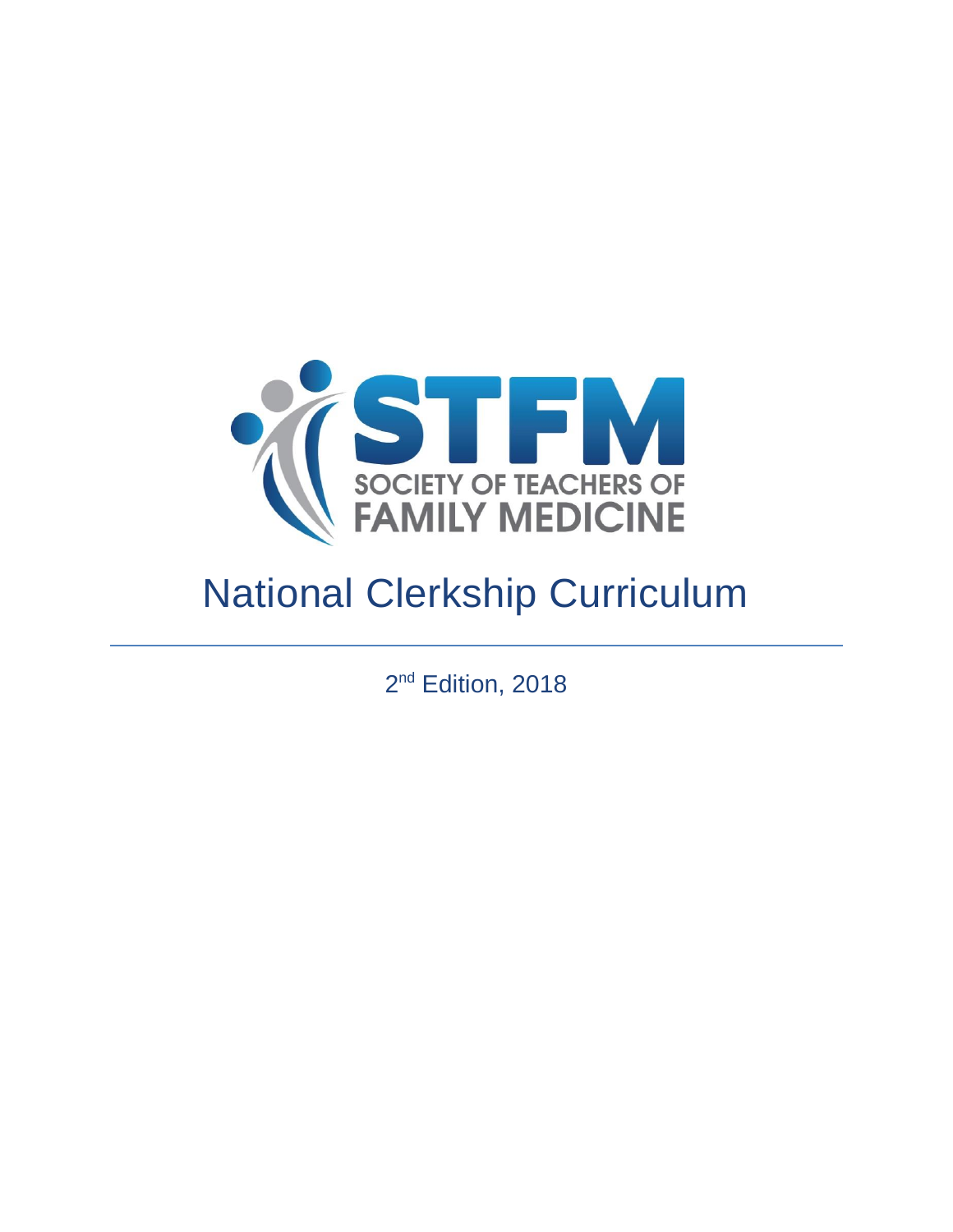### **TABLE OF CONTENTS**

Note: Click on any heading below to access that section within the document.

### **LIST OF TABLES**

| Table 3: Examples of learning Objectives to Assess Knowledge of Clinical Process12 |
|------------------------------------------------------------------------------------|
|                                                                                    |
|                                                                                    |
| Table 6: Key Features of Chronic Disease Management by Family Physicians22         |
|                                                                                    |
|                                                                                    |
|                                                                                    |
|                                                                                    |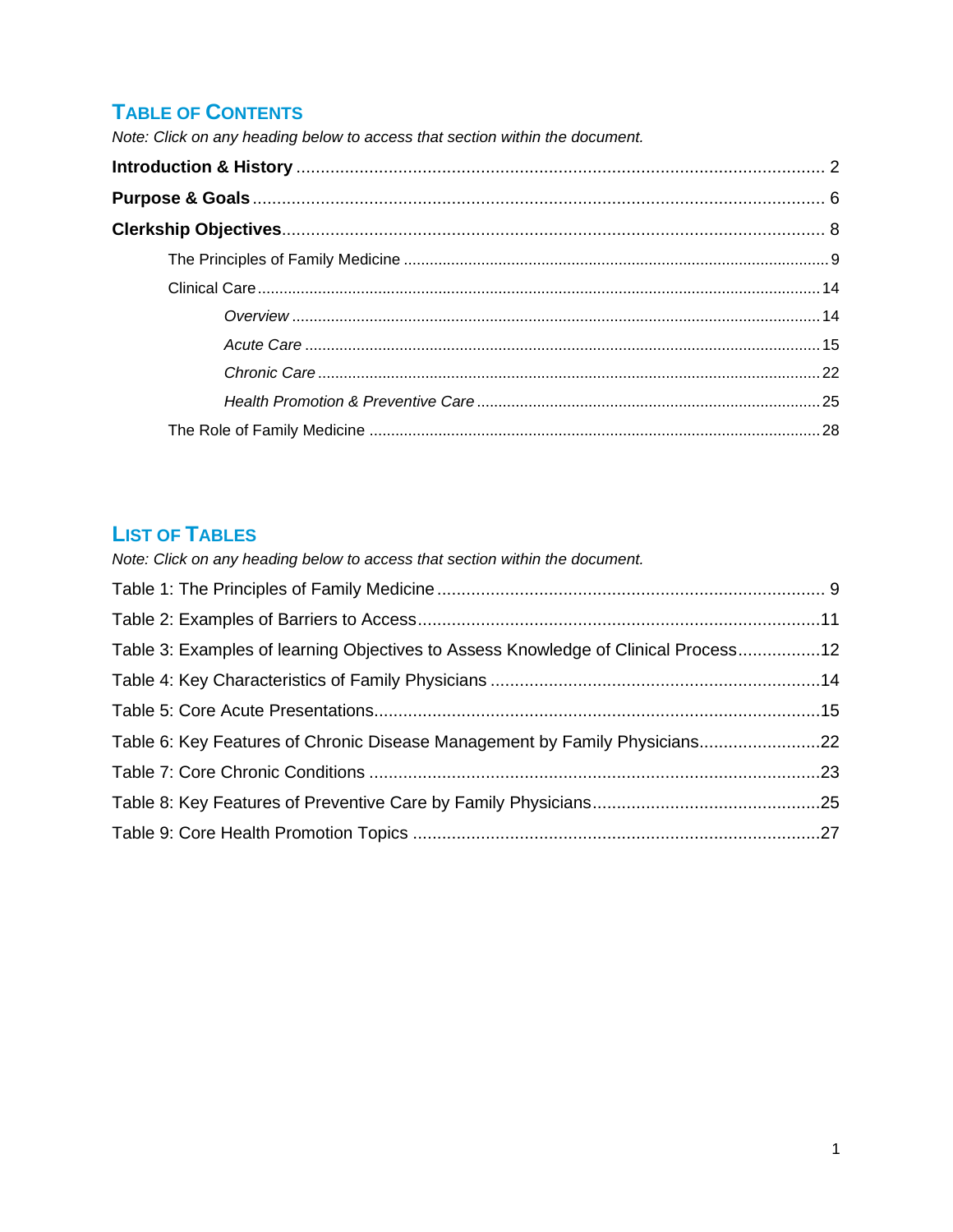# <span id="page-2-0"></span>INTRODUCTION & HISTORY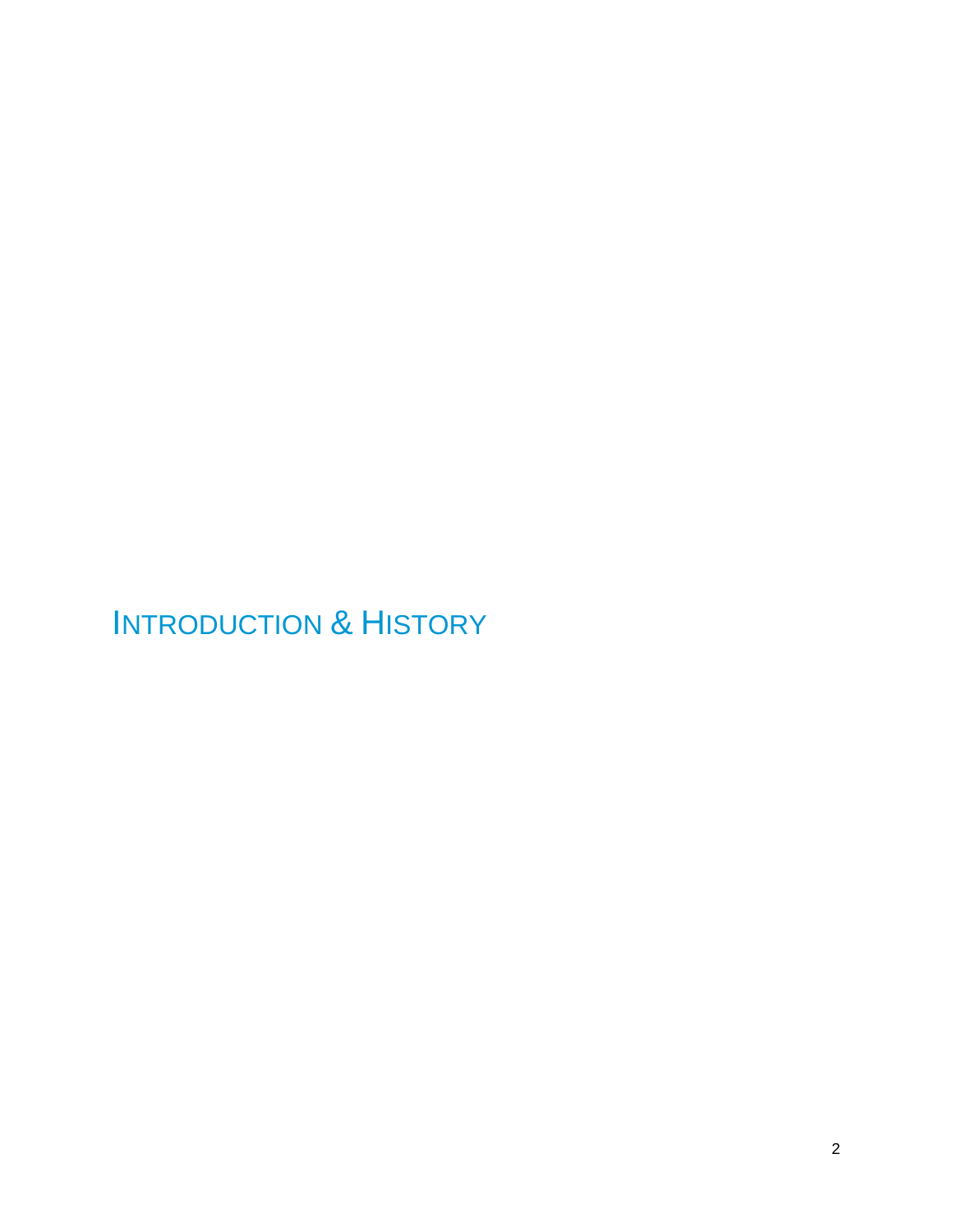Family medicine is an essential component of the primary care infrastructure of the US health care delivery system. This primary care specialty provides first contact, ongoing, and preventive care to all patients regardless of age, gender, culture, care setting, or type of problem. Family medicine clinical experiences allow students to understand how context influences the diagnostic process and management decisions. Students learn the fundamentals of an approach to the evaluation and management of frequently occurring, complex, concurrent, and ill-defined problems across a wide variety of acute and chronic presentations.

Every medical student should have a third-year family medicine clerkship in addition to earlier primary care experiences. Experiential learning in primary care and the principles and methods of family medicine provides essential patient care knowledge and skills necessary for generic medical school development, regardless of ultimate career choice. By the third year of training, students should have developed the basic skills and mental maps required to understand the content of a family medicine clerkship and the role of family physicians in delivering this type of care. Family medicine clerkships across the country provide a wide variety of educational experiences, due to the breadth of care provided by family physicians. In a positive sense, this breadth gives clerkship directors the autonomy to address regional variation in prevalence of diseases and supplement areas of need in their medical schools' curricula.

In 2008, current Society of Teachers of Family Medicine president, Scott Fields, MD, MHA, convened a task force to define the objectives and conditions for a core family medicine clerkship curriculum. Through an iterative process of meetings and feedback, the task force developed a list of common and important patient problems frequently encountered in the family medicine office. From this list, the Family Medicine Clerkship Curriculum was created. The original Family Medicine Clerkship Curriculum Task Force (C4 Task Force) included members of the Association of Departments of Family Medicine, the Association of Family Medicine Residency Directors, the American Academy of Family Physicians, the Family Medicine Curriculum Resources project, and fmCASES – a set of virtual patient cases.

After development of the original Family Medicine Clerkship Curriculum, now known as the National Clerkship Curriculum (NCC), it was disseminated to family medicine educators and accessible through the NCC website. This original document can be found in the [National Clerkship Curriculum Archives.](http://www.stfm.org/LinkClick.aspx?fileticket=upiiuNFp3Vc%3d&tabid=17603&portalid=49) The NCC Editorial Board was subsequently created and charged to maintain the NCC website so that the content of the curriculum was clearly described and support was provided to clerkship directors to enable them to teach these competencies. The website has grown to include not only the original curriculum goals and objectives, but also descriptions of educational methods and assessment strategies as well as peer-reviewed best practice curricula.

#### **C4 Task Force Members:**

**Heidi Chumley, MD,** *Kansas University Medical Center, C4 task force chair* **Alec Chessman, MD,** *Medical University of South Carolina, fmCASES representative* **Joseph Hobbs, MD,** *Medical College of Georgia, ADFM Representative* **Deb Clements, MD,** *University of Kansas Medical Center, AAFP Representative* **Tim Munzing, MD,** *Kaiser Permanente Orange County, AFMRD Representative* **Susan Cochella, MD,** *University of Utah School of Medicine, Group on Predoctoral Education Representative* **Rob Hatch, MD,** *University of Florida, Group on Predoctoral Education Representative*

**Katie Margo, MD,** *University of Pennsylvania, Group on Predoctoral Education Representative* **Gurjeet Shokar, MD,** *University of Texas Medical Branch, STFM Education Committee Representative*

In 2016, the NCC Editorial Board began the process of revising the National Clerkship Curriculum to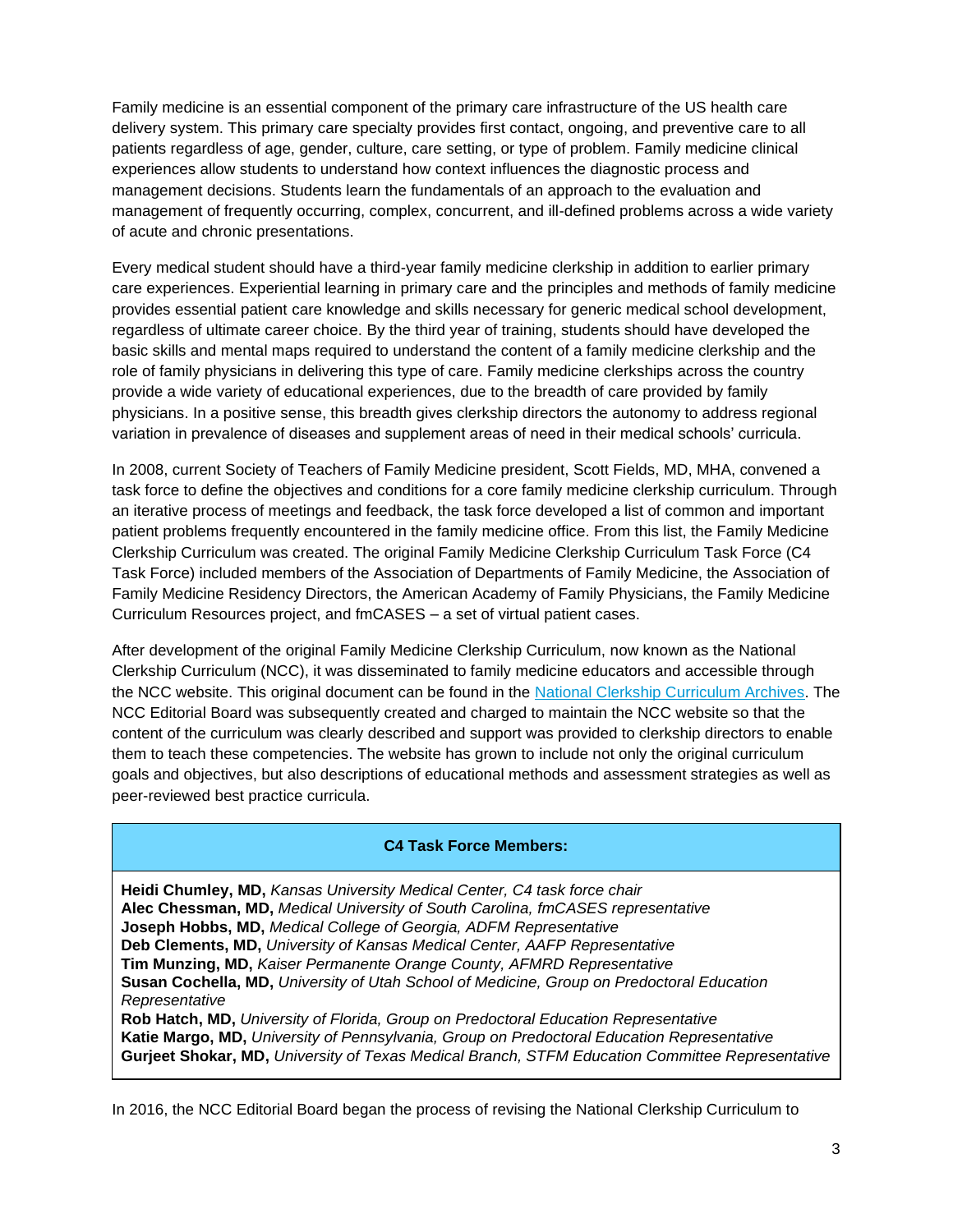ensure it still met the needs of family medicine educators and students and was reflective of current primary care practice. After soliciting feedback from clerkship directors, the ultimate implementers of the content, the editorial board began its work. Overall, it was felt that the NCC document remained relevant and appropriate. The goals of teaching students the value of primary care remained a cornerstone whereupon the skills of historical assessment, physical examination, communication, and critical thinking and decision-making skills should be built. The structure of the document changed slightly in this revision, with the goal of developing a more user-friendly format. The final version of the first revision was launched in 2018. It was determined by the editorial board that a revision process should take place every 7-9 years to ensure the goals of the original task force continue to be carried out and content kept pace with the ever-changing field of medicine.

#### **National Clerkship Editorial Board Members 2018 Content Revision**

**Annie Rutter, MD, MS**, Chair, Albany Medical College **Juliann Binienda, PhD,** NCC Fellow, Wayne State University School of Medicine **Jason Chao, MD,** Board Member, Case Western Reserve University School of Medicine **Carol Hustedde, PhD**, Board Member, University of Kentucky College of Medicine **Ryan Palmer, EdD,** Board Member, Northeast Ohio Medical University

Since its inception, the National Clerkship Curriculum has served as a guide for clerkship directors and describes a minimum standard training experience that are linked to a national subject examination and supported by national resource materials. The National Clerkship Curriculum is a set of learning objectives and common conditions tied to one of three types of office visits – patients presenting for acute, chronic, or preventive care. It is not a list of all possible patient presentations that family physicians competently manage. Clerkship directors are encouraged to adopt the contents of this curriculum and integrate it within the greater context of their medical school and clerkship structure.

In addition, while complexity is addressed throughout the document, including patients with multiple concerns, various psychosocial issues, and different, sometimes conflicting behaviors that influence their health and health care, it does not fully capture this complexity. Clerkship directors must weave some of this content into the curriculum as appropriate for their individual medical school curricula, students, and times of the year.

The National Clerkship Curriculum document includes the following:

- Clerkship Curriculum Goals
- Student Learning Goals
- Clerkship Objectives
	- o Principles of Family Medicine
	- o Clinical Experiences
		- Acute Care
		- **•** Chronic Care
		- **Health Promotion & Preventive Care**
	- o The Role of Family Medicine

Within many of these sections are key messages and student learning objectives. Additional topic-specific objectives can be found in the tables.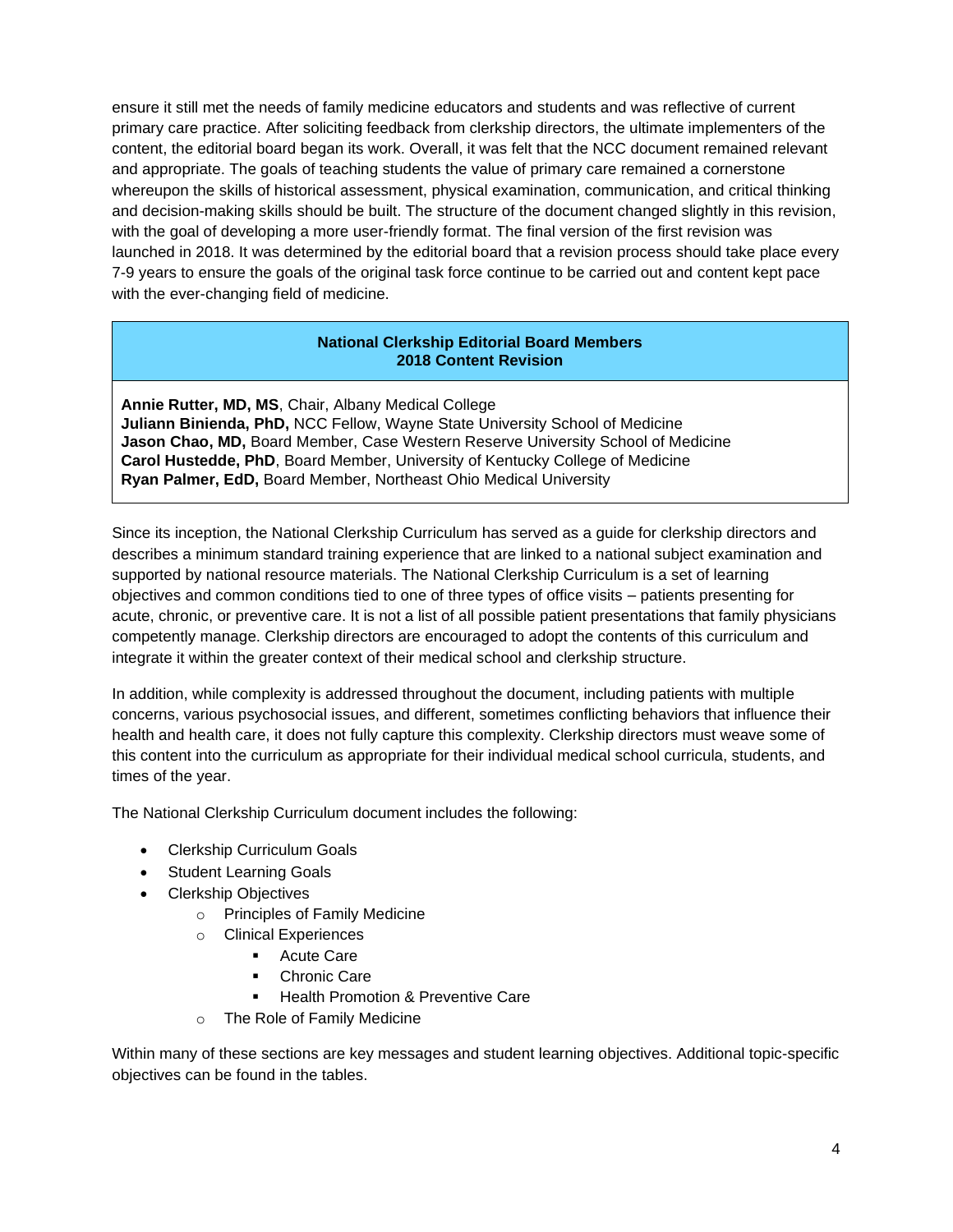The acquisition of content knowledge is a key component of the family medicine clerkship, but equally as important, students should build skills toward competent patient care. Teaching these skills involves hands-on training, and assessing these skills requires observation. The Association of American Medical Colleges defines many of these skills in their "Core Entrustable Professional Activities for Entering Residency." Each of these EPAs can be taught within the content of the National Clerkship Curriculum and the structure of a family medicine clerkship, which illustrates the indispensable nature of this clerkship within the greater sphere of medical education.

*This curriculum has been endorsed by STFM, the AAFP, and the other Council of Academic Family Medicine organizations: ADFM, AFMRD, and NAPCRG. This initiative was funded by the STFM donors who support the STFM Foundation.*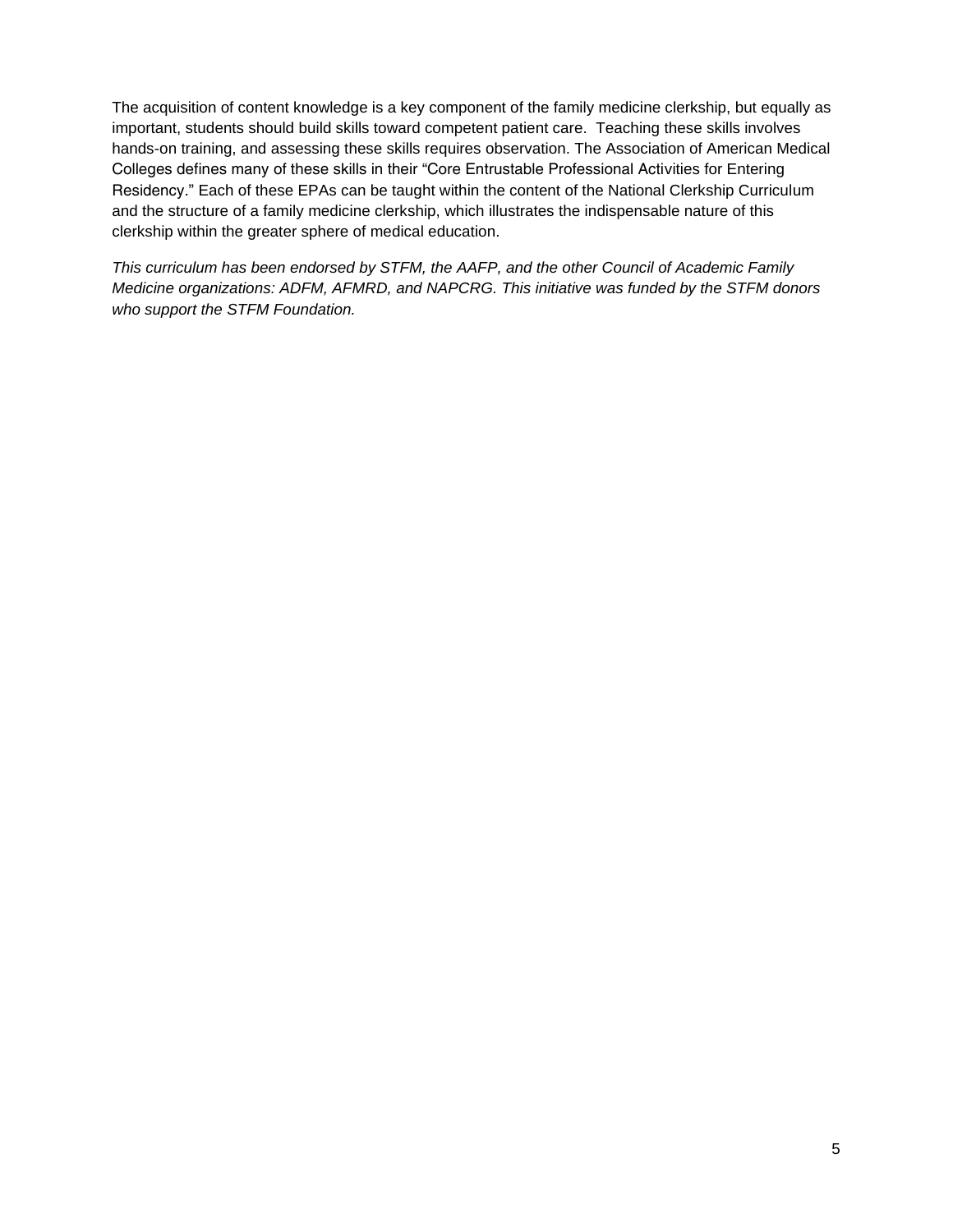<span id="page-6-0"></span>PURPOSE & GOALS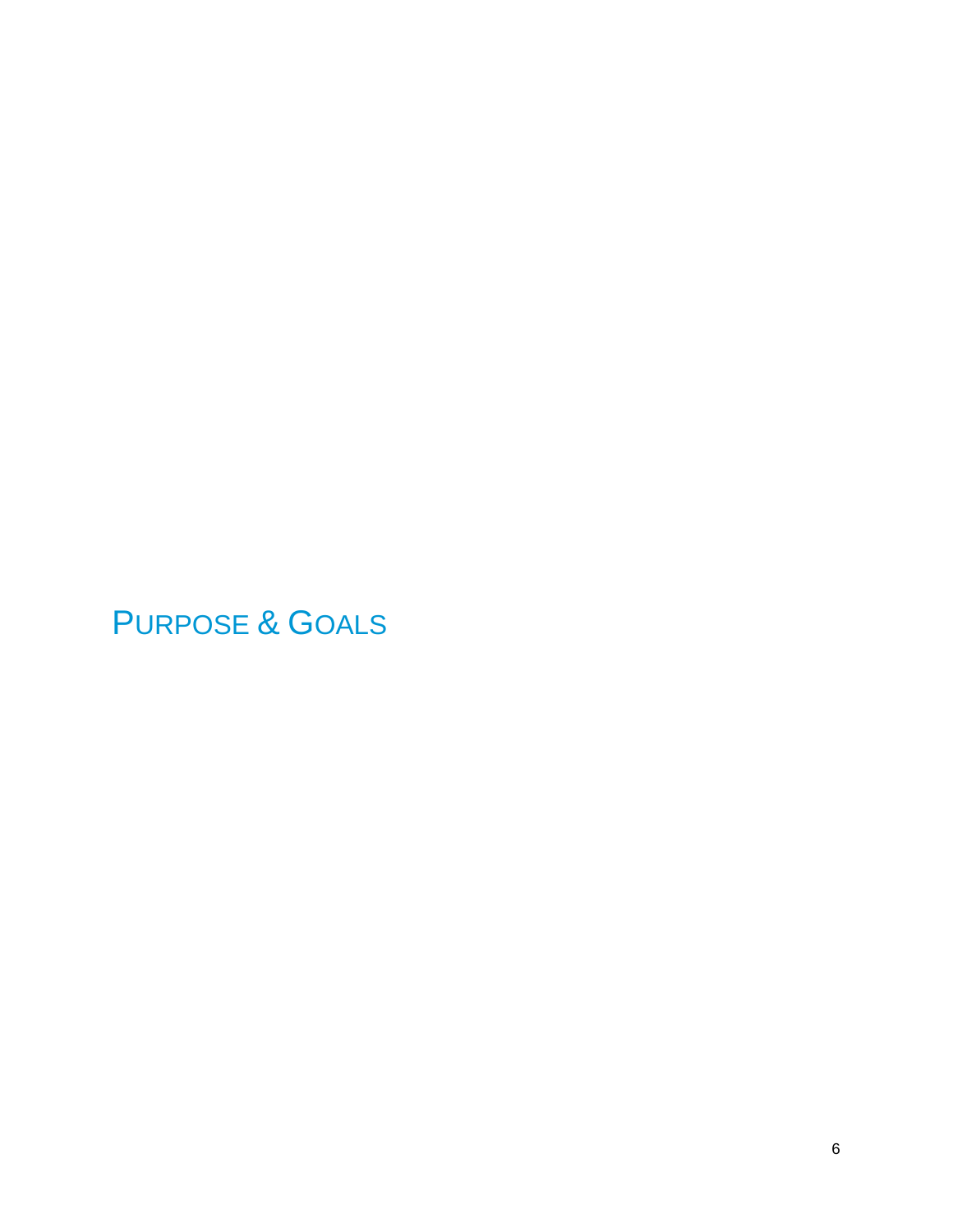The overarching purpose of the family medicine clerkship is to provide foundational knowledge and skill acquisition pertinent to the practice of family medicine to all medical students.

#### **The Goals of the Family Medicine Clerkship Curriculum are to:**

- Demonstrate the unequivocal value of primary care as an integral part of any health care system.
- Teach an approach to the evaluation and initial management of acute presentations commonly seen in the office setting.
- Teach an approach to the management of chronic illnesses that are commonly seen in the office setting.
- Teach an approach to conducting a wellness visit for a patient of any age or gender.
- Model the principles of family medicine.
- Provide instruction in historical assessment, communication, physical examination, and clinical reasoning skills.

#### **The Student Learning Goals for the Family Medicine Clerkship:**

At the end of the family medicine clerkship, each student should be able to:

- Discuss the principles of family medicine care.
- Gather information, formulate differential diagnoses, and propose plans for the initial evaluation and management of patients with common presentations.
- Manage follow-up visits with patients having one or more common chronic diseases.
- Develop evidence-based health promotion/disease prevention plans for patients of any age or gender.
- Demonstrate competency in advanced elicitation of history, communication, physical examination, and critical thinking skills.
- Discuss the critical role of family physicians within any health care system.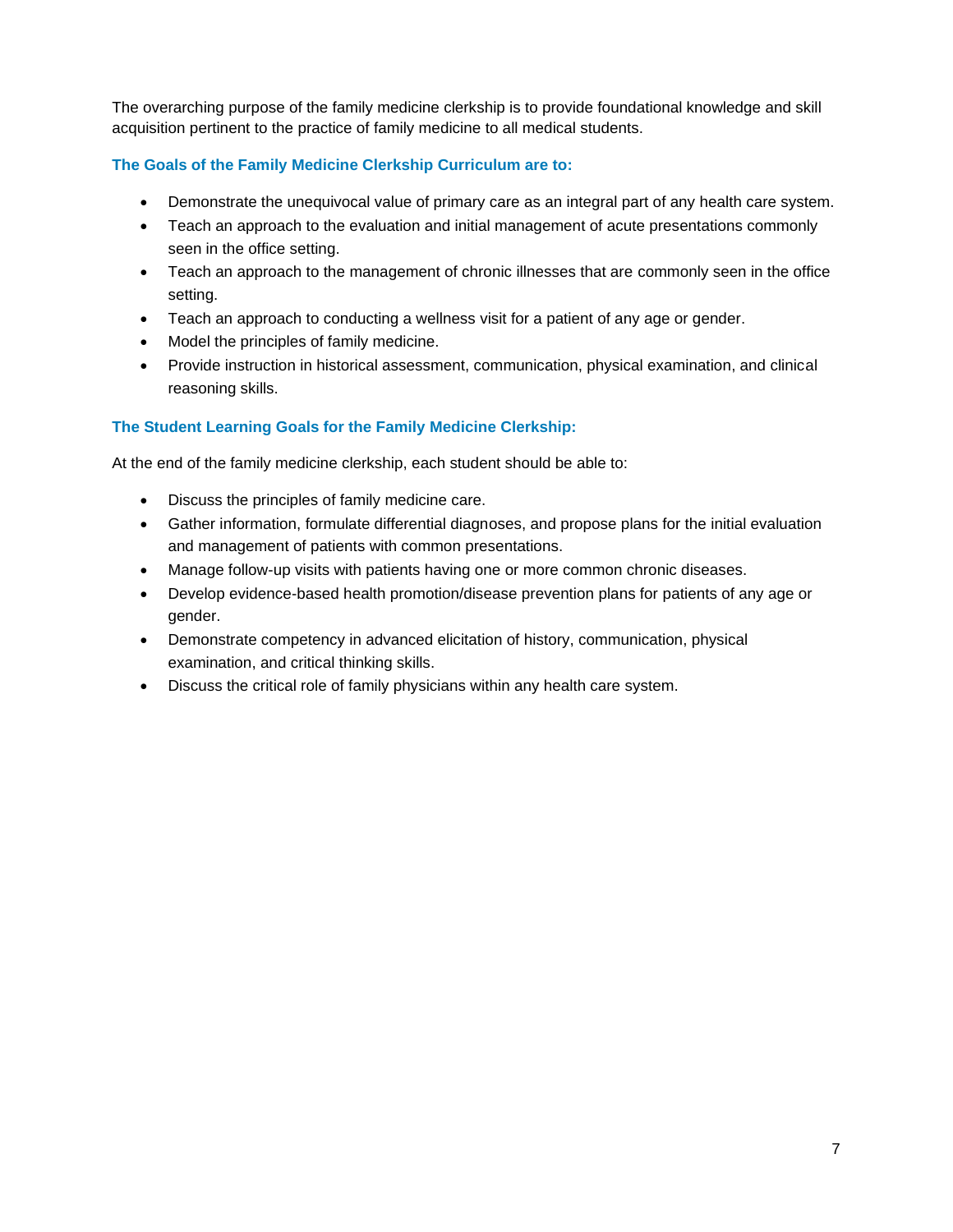# <span id="page-8-0"></span>CLERKSHIP OBJECTIVES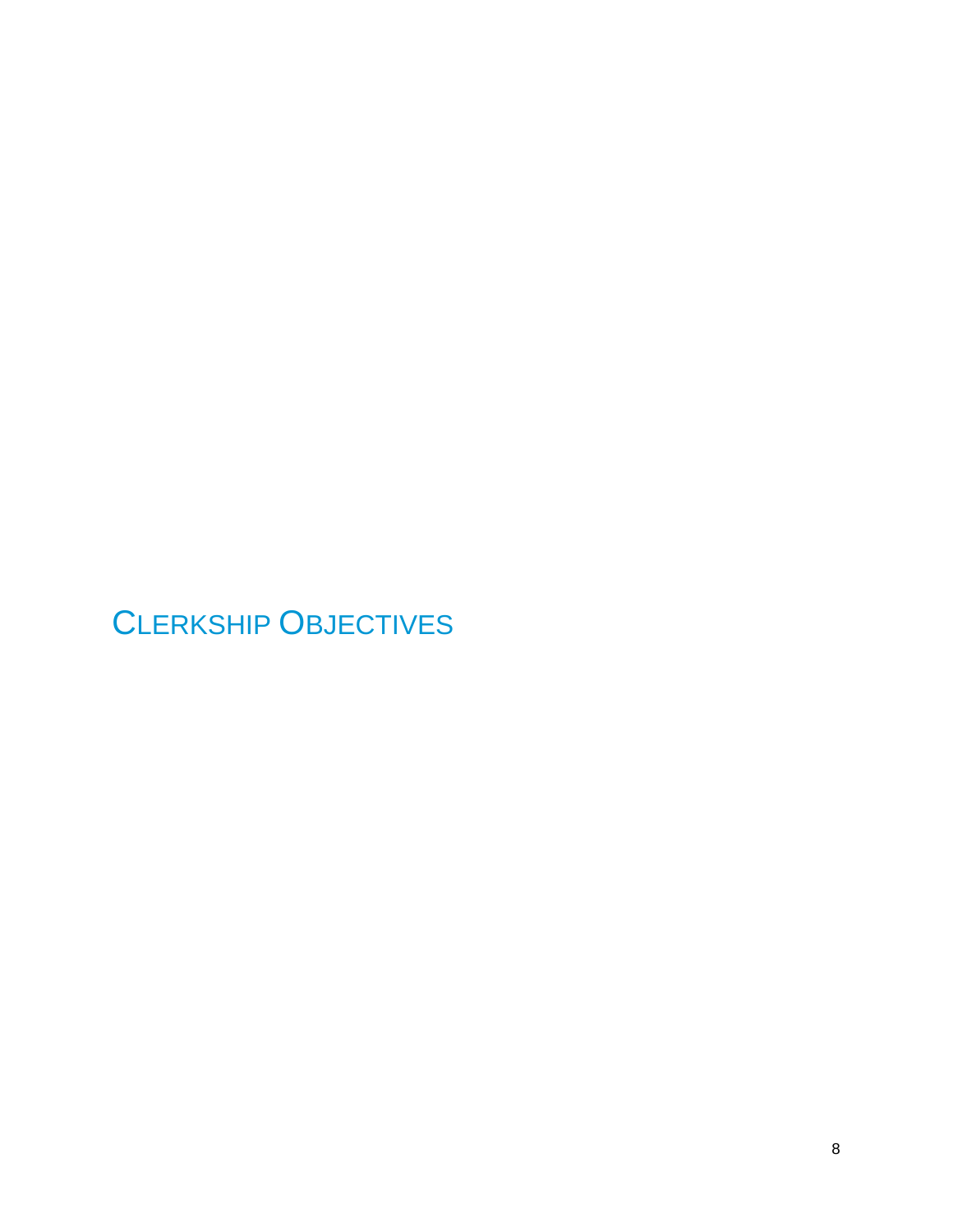## <span id="page-9-0"></span>The Principles of Family Medicine

The family medicine method of delivering health care was developed in the late 1960s at the inception of the specialty. The specialty embraced continuity and comprehensiveness and placed an emphasis on the patient's perspective within the context of family and community. These concepts continue to be the pillars of our specialty and are embodied in the patient-centered medical home (PCMH) and enhanced primary care (EPC) models. Medical students should learn this method of care, study our philosophy of practice, and observe our passion for our work.

Teaching in family medicine clerkships should focus on the five primary principles of family medicine. These are captured in the National Curriculum Resource Project<sup>1</sup> and shown in Table 1.

#### <span id="page-9-1"></span>**TABLE 1**

| THE PRINCIPLES OF FAMILY MEDICINE |  |  |  |
|-----------------------------------|--|--|--|
| Biopsychosocial model             |  |  |  |
| Comprehensive care                |  |  |  |
| Contextual care                   |  |  |  |
| Continuity of care                |  |  |  |
| Coordination/complexity of care   |  |  |  |

The following student learning objectives can be incorporated into teaching of specific disease states of presenting complaints, or they can be taught independently as family medicine principles.

#### *Learning Objectives for the Principles of Family Medicine*

#### **Biopsychosocial Model**

l

*Patient-centered communication skills:*

- Demonstrate an empathic response to patients using active listening skills.
- Demonstrate the ability to set a collaborative agenda with the patient during any patient encounter.
- Demonstrate the ability to elicit, prioritize and attend to the patient's specific concerns.
- Review patient's history, physical examination, and test results using terminology that the patient can understand.
- Clarify information obtained by a patient from popular media, friends and family, or the Internet.
- Validate a patient's feelings by naming emotions and expressing empathy.
- Effectively incorporate psychological issues into patient discussions and care planning.
- Use empathy and active listening skills to improve patient adherence to medications and lifestyle changes.

<sup>1</sup> Stearns, et al. The Family Medicine Curriculum Resource Project Structural Framework. *Fam Med* 2007;39(1):31-7. <http://www.stfm.org/Portals/49/Documents/FMPDF/FamilyMedicineVol39Issue1Stearns31.pdf>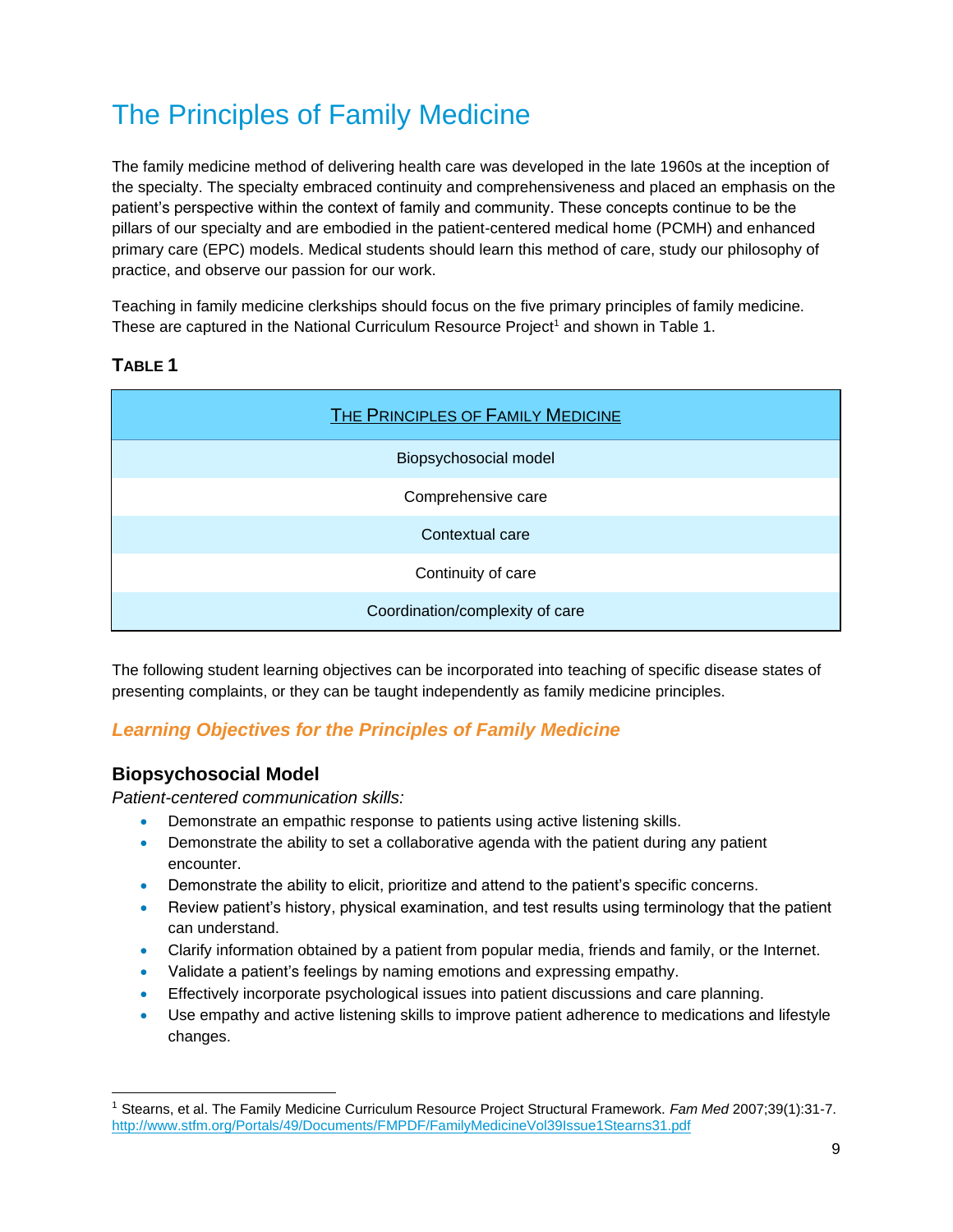- Explain treatment plans for prevention and management of acute and chronic conditions to the patient.
- Reflect on personal frustrations and the patient's situation to better understand why patients do not adhere to offered recommendations or plans.

#### *Psychosocial awareness:*

- Explain why physicians have difficulty in situations such as patients' requests for disability documentation, non-adherence, and chronic narcotic use.
- Describe the influence of psychosocial factors on a patient's ability to provide a history and carry out a treatment plan.

#### *Patient education:*

- Describe mechanisms to improve adherence to and understanding of screening recommendations.
- Provide patient education tools that account for literacy and cultural factors (e.g., a handout on how to read nutrition labels).
- Describe the patient education protocols for core chronic illnesses at their assigned clerkship sites.
- Identify resources in a local practice community that support positive health outcomes for diverse patients and families.
- Promote the use of support groups and other community resources to assist patients with mental health needs.
- Identify and distribute current resources for patients with substance abuse problems at their clinic sites (e.g., lists of treatment referral centers, self-help groups, substance abuse counselors, etc.).

#### **Comprehensive Care**

*Information gathering and assessment:*

- Apply critical appraisal skills to assess the validity of resources.
- Formulate clinical questions important to patient management.
- Conduct an appropriate and comprehensive literature search to effectively answer clinical questions.
- Apply evidence-based medicine (EBM) to determine a cost-effective use of diagnostic imaging in the evaluation of core, acute presentations.
- Demonstrate ability to discriminate between high and low-quality evidence when searching the medical literature.
- Utilize high-quality Internet sites as resources for use in caring for patients with core conditions.
- Curate a set of high quality mobile apps for quick reference when delivering patient care.

#### *Lifelong learning:*

- Demonstrate an appropriate level of meta-cognitive skills to assess and remediate one's own learning needs.
- Describe an individualized, evidence-based process on how to keep current with preventive services recommendations.
- Create an evolving set of learning goals and measures of success for those goals that address areas for improvement.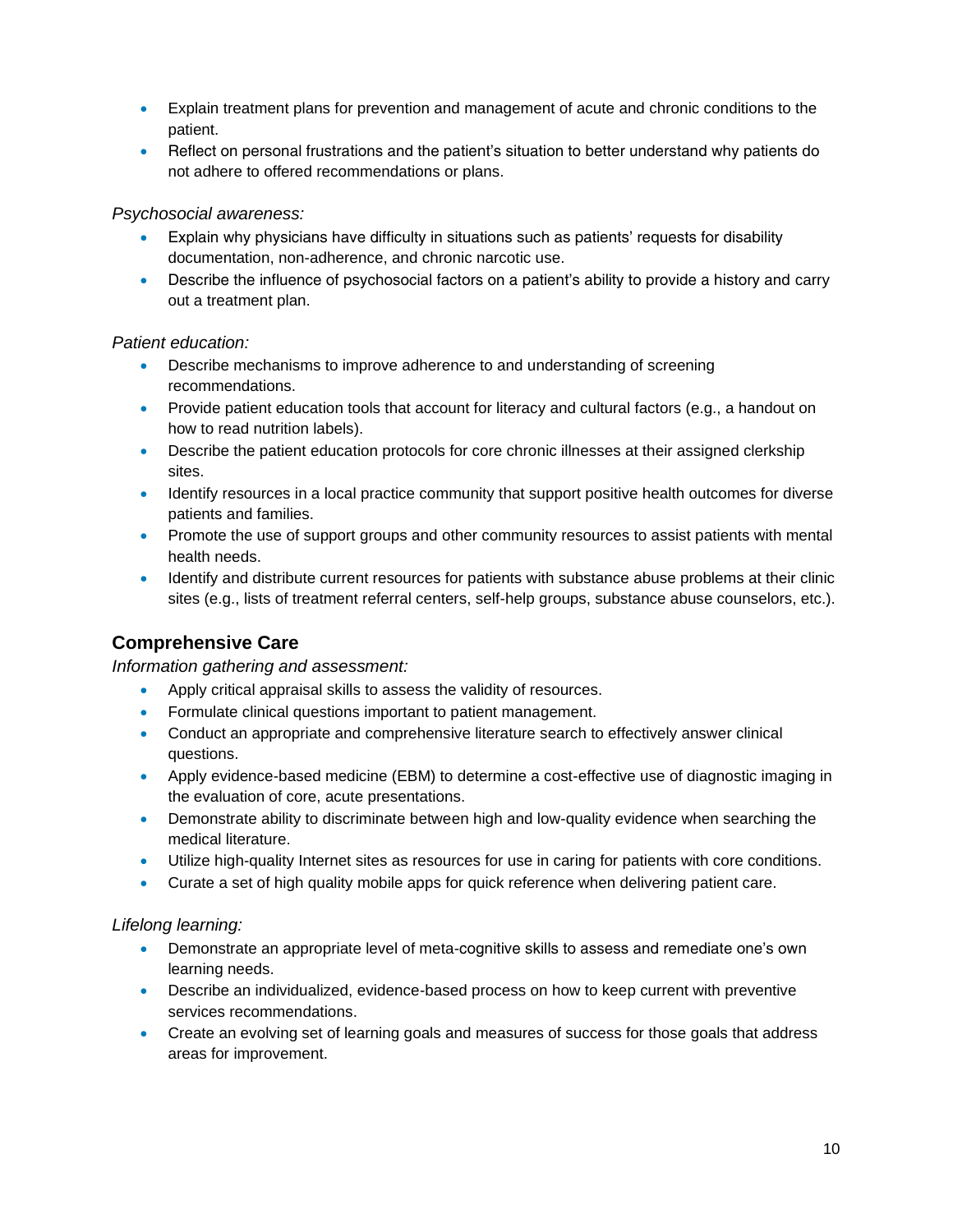#### **Contextual Care**

#### *Person in context of family:*

- Conduct an encounter that includes patients and families in the development of screening and treatment plans.
- Demonstrate caring and respect when interacting with patients and their families even when confronted with atypical or emotionally charged behaviors.
- Demonstrate interpersonal and communication skills that result in effective information exchange between patients of all ages and their families.
- Demonstrate an awareness of a patient's broader family context when delivering care.

#### *Person in context of community:*

- Incorporate knowledge of local community factors that affect the health of patients into daily patient care.
- Demonstrate awareness of local, regional and national health disparities and their impact on patient care.
- Practice interpersonal and communication skills that result in effective information exchange between patients of all ages and professionals from other disciplines and other specialties.

#### *Person in context of their culture:*

- Communicate effectively with patients and families from diverse cultural backgrounds.
- Identify areas where a patient's cultural context can impact his health through comprehension, cultural perspective, access and utilization of health care.
- Describe one's own cultural influences and biases as they impact one's ability to effectively deliver patient care.

#### **Continuity of Care**

*Barriers to access:*

- Define social determinants of health and their role in continuity of care.
- Describe the social determinants that can affect a patient's ability to access and utilize the health care system at multiple levels:
	- o Individual patient barriers
	- o Community barriers
	- o Health care system barriers

#### <span id="page-11-0"></span>**TABLE 2**

| <b>EXAMPLES OF BARRIERS TO ACCESS</b>                                          |                                                                             |                                                            |  |  |  |
|--------------------------------------------------------------------------------|-----------------------------------------------------------------------------|------------------------------------------------------------|--|--|--|
| <b>Health Care System</b><br><b>Individual</b><br><b>Community</b>             |                                                                             |                                                            |  |  |  |
| Disadvantaged minority<br>populations (e.g., refugees,<br>LGBTQ, incarcerated) | Low socioeconomic status of<br>communities                                  | High cost of healthcare                                    |  |  |  |
| Unemployment                                                                   | Geographic barriers in<br>rural/remote and urban inner-<br>city communities | High numbers of uninsured and<br>under-insured individuals |  |  |  |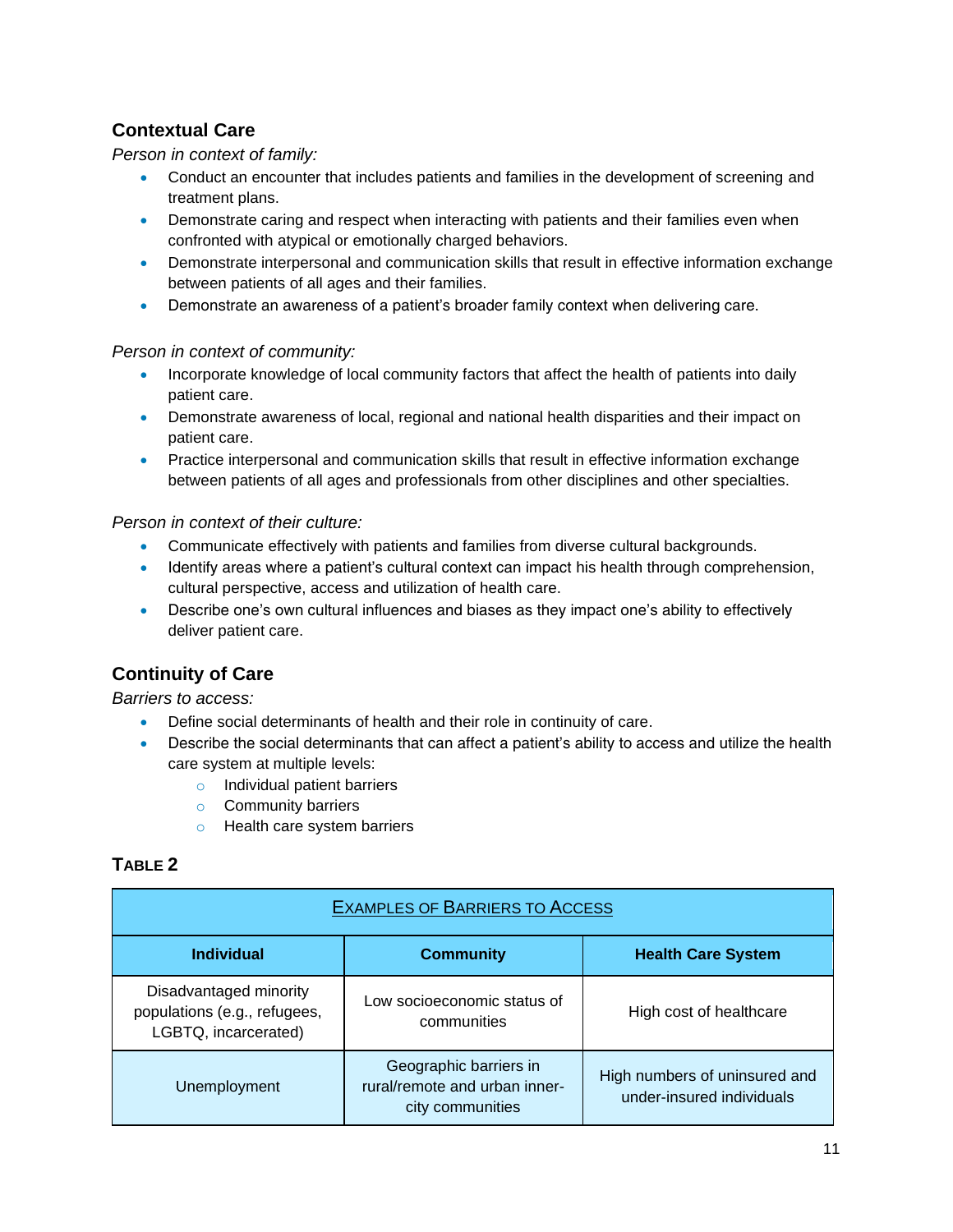| <b>EXAMPLES OF BARRIERS TO ACCESS</b>      |                                                                                               |                                                                                                        |  |  |
|--------------------------------------------|-----------------------------------------------------------------------------------------------|--------------------------------------------------------------------------------------------------------|--|--|
| <b>Individual</b>                          | <b>Community</b>                                                                              | <b>Health Care System</b>                                                                              |  |  |
| Lack of education                          | Inadequate number of<br>healthcare providers                                                  | Insufficient capacity of mental<br>health services                                                     |  |  |
| Lack of traditional family<br>support      | Inadequate availability of social<br>services                                                 | Inadequate number and<br>distribution of primary care<br>providers                                     |  |  |
| Inadequate access to<br>transportation     | Inadequate access to referral<br>based health services outside of<br>the community            | Inadequate coordination of<br>chronic disease care and<br>management across health care<br>disciplines |  |  |
| Personal beliefs of health and<br>wellness | Increasing ethnic diversity of the<br>population, not matched by the<br>health care workforce |                                                                                                        |  |  |
| Language and cultural barriers             |                                                                                               |                                                                                                        |  |  |

#### **Coordination/Complexity of Care**

*Team Approach:*

- **Describe the benefits of interdisciplinary health care teams in patient care (e.g., pharmacy,** nursing, social work, and allied health).
- Demonstrate skills in effective teamwork (e.g., sharing information, solving clinical problems as a team, etc.).

#### *Quality and Safety:*

Define clinical processes established to improve performance of a clinical site.

#### <span id="page-12-0"></span>**TABLE 3**

#### EXAMPLES OF LEARNING OBJECTIVES TO ASSESS KNOWLEDGE OF CLINICAL PROCESSES

Describe the use of a quality improvement protocol within a practice and how the protocol might improve health care

Describe methods of monitoring compliance with preventive services guidelines

Describe how one of the core chronic diseases is monitored in the assigned clerkship site

Describe how narcotic use is managed and monitored in the assigned clerkship site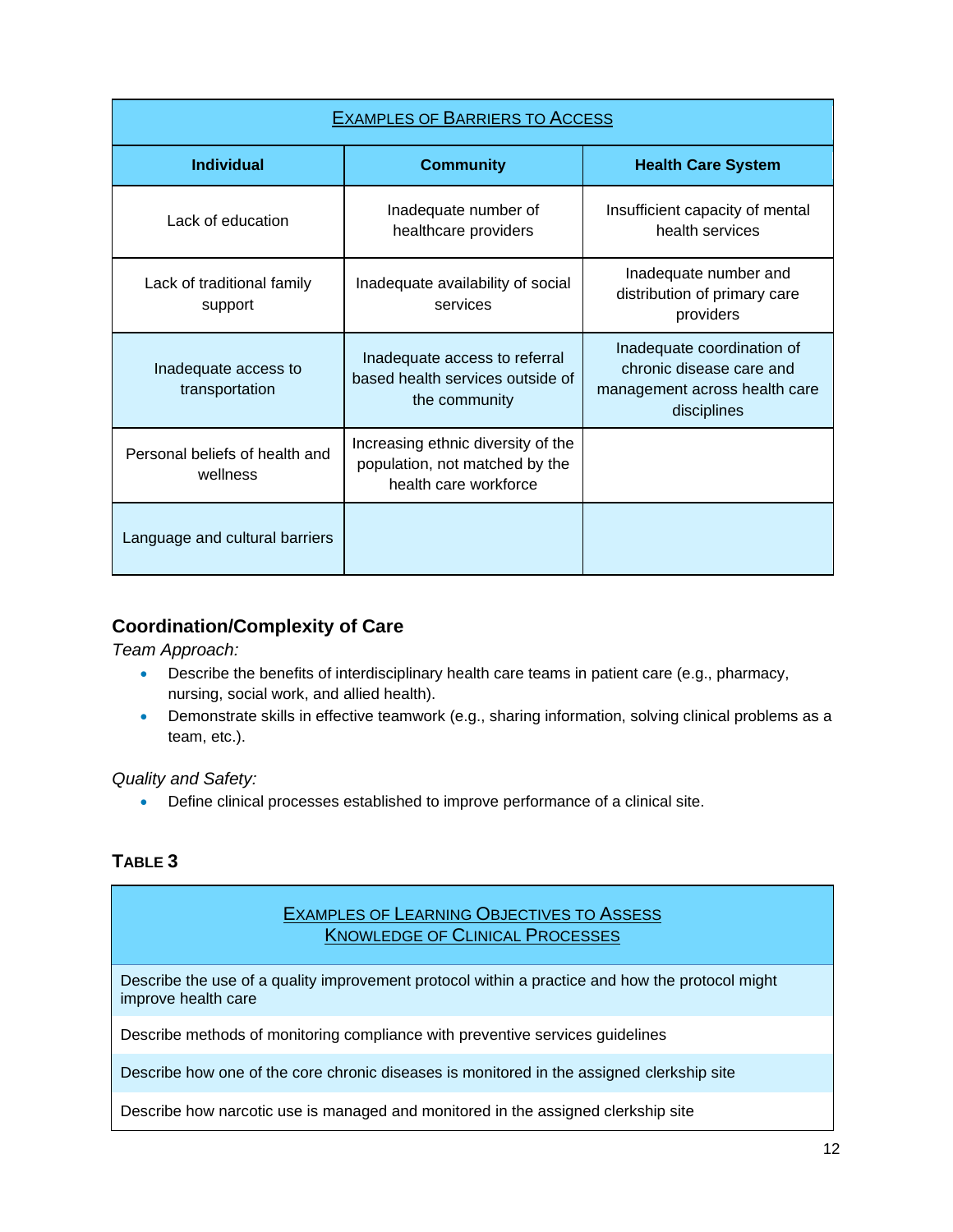#### *Complexity of Care:*

- Identify diagnostic uncertainty and the role of multi-systemic influence on a patient's condition.
- Adapt to changing patient presentation and needs.
- Utilize effective patient care management strategies in patient's presenting with complex conditions.
- **•** Describe the use of health information technology to enhance care coordination.
- Summarize the importance of linking resources with patient and population needs.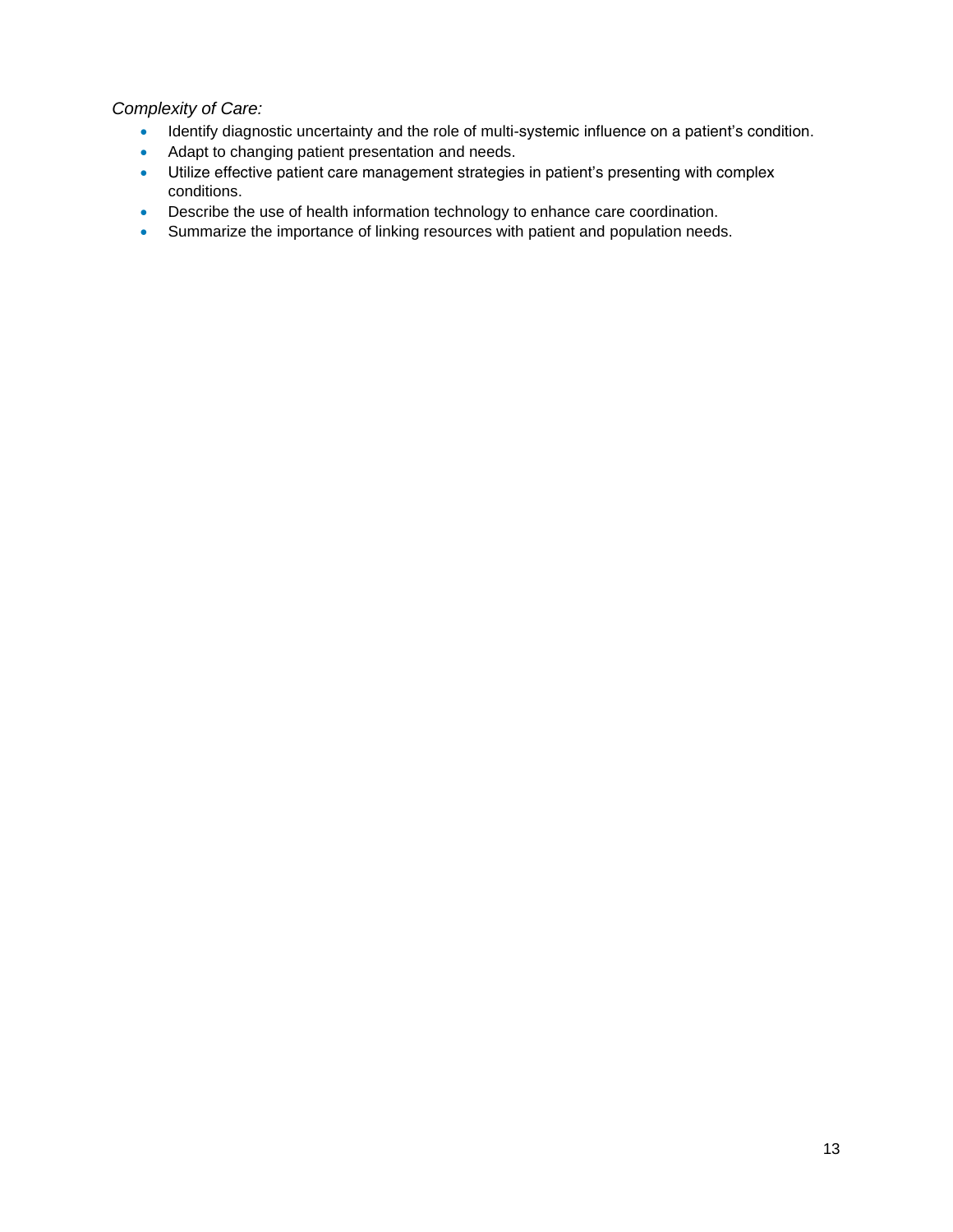## <span id="page-14-0"></span>Clinical Care

## <span id="page-14-1"></span>**Overview**

In addition to the principles of family medicine, several key messages should be imparted to students as they gain experience working with family physicians. Health care provided by family physicians has several unique characteristics that are shown in Table 3. These characteristics are highly interwoven with one another and include the importance of knowing your patient, provisions of care within a community versus tertiary-care setting, and having the opportunity to provide different types of care within the same visit. Although many types of physicians provide first-contact care, the characteristics listed below are not always present. Understanding how to provide acute and chronic disease care within this context is of benefit to all medical students.

#### <span id="page-14-2"></span>**TABLE 4**

| <b>KEY CHARACTERISTICS OF FAMILY PHYSICIANS</b> |  |  |  |
|-------------------------------------------------|--|--|--|
| Prior knowledge of the patient                  |  |  |  |
| Care for a diverse population                   |  |  |  |
| Provide care in a community setting             |  |  |  |
| Multipurpose visits                             |  |  |  |
| Staged diagnostic approach                      |  |  |  |
| Opportunity for follow up care                  |  |  |  |

#### **Importance of Prior Knowledge**

Having prior knowledge of a patient presenting to the office influences the diagnosis and provides an advantage in negotiating diagnostic testing and treatment strategies. Diagnostic testing can be conducted in a staged approach. First, the physician considers the most common and any dangerous diagnoses. This approach is more cost-effective than obtaining an extensive work-up initially and is appropriate for the ambulatory setting where common diagnoses are common. In addition, the opportunity for patients to follow up allows the family physician to proceed with diagnosis and treatment in a thoughtful, staged manner taking in to account the patient's age, gender, or the presence of pregnancy or any chronic illnesses.

#### **Care in the Community Setting**

The prevalence of disease varies greatly based on the care setting. These differences in prevalence change pretest probability, affecting the predictive value of a test, and altering posttest probability of a specific diagnosis. For example, a patient presenting to the family physician's office with chest pain will have a much lower likelihood of experiencing a myocardial infarction than a patient presenting with a chest pain to the emergency room or subspecialist's office.

#### **The Multipurpose Visit**

For family physicians, an acute visit sometimes presents a highly cost-effective opportunity to address chronic medical problems and health promotion. In addition, family physicians frequently care for an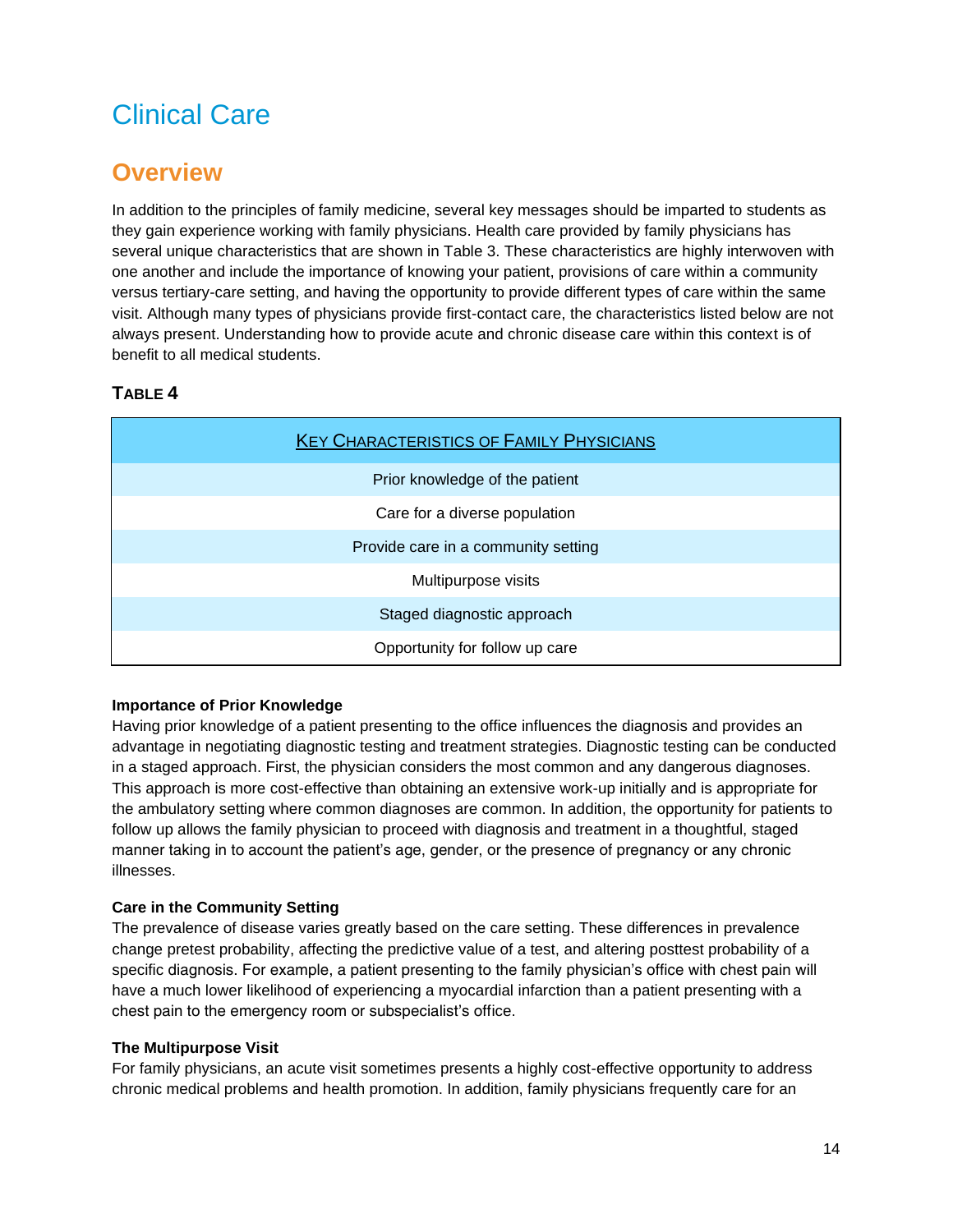entire family and many issues for the individual patient or family member often surface in the context of a single office visit.

## <span id="page-15-0"></span>**Acute Care**

The suggested topics for core acute presentations are listed in Table 5. Common infectious and noninfectious causes are listed in addition to any serious conditions that should be considered. The Topic-Specific Objectives can be used as a guide for determining important attributes related to each specific topic.

#### *Learning Objectives for Acute Presentations*

At the end of the clerkship, for each common symptom, students should be able to:

- Differentiate among common etiologies based on the presenting symptom.
- Recognize "don't miss" conditions that may present with a particular symptom.
- Demonstrate performance of a focused history and physical examination.
- Interpret information for a patient's history and physical exam to determine most likely diagnosis.
- Discuss the importance of a cost-effective approach to the diagnostic work-up.
- Describe the initial management of common and dangerous diagnoses that present with a particular symptom.
- Document an acute care visit.

#### <span id="page-15-1"></span>**TABLE 5**

l

| <b>CORE ACUTE PRESENTATIONS<sup>2</sup></b> |                                                                                                                                                          |                                                                                                                                        |                                                                                                                                     |  |
|---------------------------------------------|----------------------------------------------------------------------------------------------------------------------------------------------------------|----------------------------------------------------------------------------------------------------------------------------------------|-------------------------------------------------------------------------------------------------------------------------------------|--|
| <b>Topics (alphabetical)</b>                | <b>Common Diagnoses</b>                                                                                                                                  | <b>Serious Diagnoses</b>                                                                                                               | <b>Topic-Specific</b><br><b>Objectives</b>                                                                                          |  |
| Abdominal pain                              | Gastro-esophageal<br>reflux disease (GERD),<br>gastritis, gastroenteritis,<br>irritable bowel<br>syndrome, dyspepsia,<br>constipation, and<br>depression | Appendicitis,<br>diverticulitis,<br>cholecystitis,<br>inflammatory bowel<br>disease, ectopic<br>pregnancy, and peptic<br>ulcer disease | Recognize the need for<br>emergent versus urgent<br>versus non-urgent<br>management for varying<br>etiologies of abdominal<br>pain. |  |
| <b>Abnormal vaginal</b><br>bleeding         | Pregnancy, ectopic<br>pregnancy, cervical<br>polyp, endometrial<br>hyperplasia, medication<br>related                                                    | Endometrial cancer,<br>hormone producing<br>tumors                                                                                     | Elicit an accurate<br>menstrual history<br>Recognize when<br>vaginal bleeding is<br>abnormal                                        |  |
| <b>Chest Pain</b>                           | Gastrointestinal (e.g.,<br>GERD), musculoskeletal<br>(e.g., costochondritis),<br>cardiac (e.g., angina and<br>myocardial infarction),                    | Myocardial infarction,<br>aortic dissection,<br>pulmonary embolism,<br>pneumothorax                                                    | • Describe how age and<br>comorbidities affect<br>the relative frequency<br>of common etiologies.<br>• Apply clinical decision      |  |

<sup>2</sup> Based on frequency of diagnostic groups in the National Ambulatory Medical Care Survey (NAMCS) 2014. [https://www.cdc.gov/nchs/ahcd/datasets\\_documentation\\_related.htm](https://na01.safelinks.protection.outlook.com/?url=https%3A%2F%2Fwww.cdc.gov%2Fnchs%2Fahcd%2Fdatasets_documentation_related.htm&data=02%7C01%7CRutterA%40amc.edu%7Cfa5c76cddfc6410d242908d577a16dbd%7Cc04845f042244637aed29beea8319b5b%7C0%7C0%7C636546458723815966&sdata=VdWZdZJZgkMbwXQNZwDh2Jcf0Aves5bPot4ld3FvYWo%3D&reserved=0)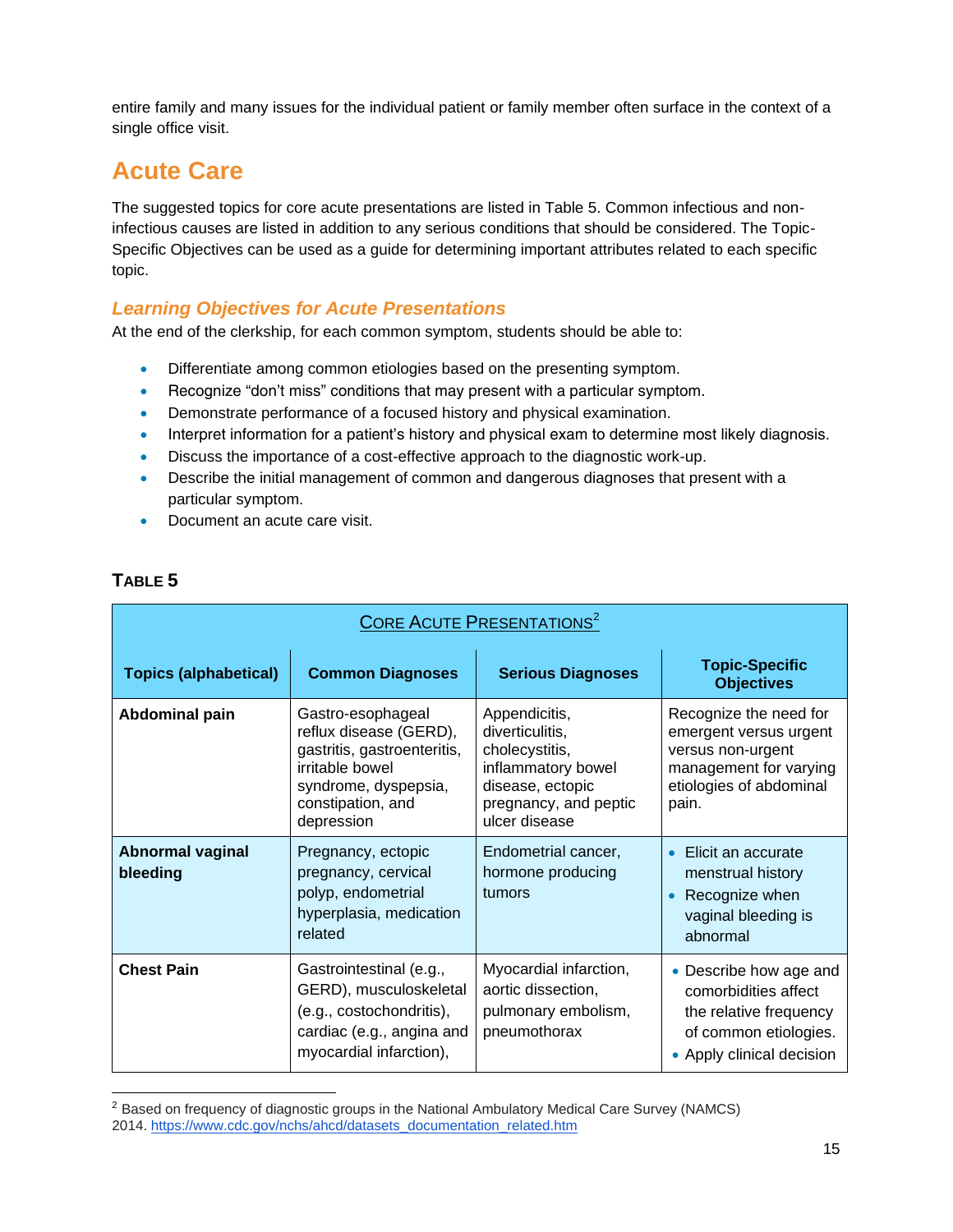| <b>CORE ACUTE PRESENTATIONS<sup>2</sup></b> |                                                                                                                                                                        |                                                |                                                                                                                                                                                                                                                                                                                                         |
|---------------------------------------------|------------------------------------------------------------------------------------------------------------------------------------------------------------------------|------------------------------------------------|-----------------------------------------------------------------------------------------------------------------------------------------------------------------------------------------------------------------------------------------------------------------------------------------------------------------------------------------|
| <b>Topics (alphabetical)</b>                | <b>Common Diagnoses</b>                                                                                                                                                | <b>Serious Diagnoses</b>                       | <b>Topic-Specific</b><br><b>Objectives</b>                                                                                                                                                                                                                                                                                              |
|                                             | and pulmonary (e.g.,<br>pulmonary embolism,<br>pneumothorax)                                                                                                           |                                                | rules that use pretest<br>probability to guide<br>evaluation.<br>Recognize the<br>$\bullet$<br>indications for<br>emergent versus<br>urgent versus non-<br>urgent management<br>for varying etiologies<br>of chest pain<br>Recognize cardiac<br>ischemia and injury on<br>electrocardiogram<br>(ECG)                                    |
| <b>Common skin lesions</b>                  | Actinic keratosis,<br>seborrheic keratosis,<br>keratoacanthoma,<br>melanoma, squamous<br>cell carcinoma, basal<br>cell carcinoma, warts,<br>and inclusion cysts        | Melanoma                                       | Describe a skin lesion<br>using appropriate<br>medical terminology                                                                                                                                                                                                                                                                      |
| <b>Common skin rashes</b>                   | Atopic dermatitis,<br>contact dermatitis,<br>scabies, seborrheic<br>dermatitis, and urticarial                                                                         |                                                | • Describe the<br>characteristics of the<br>rash.<br>• Prepare a skin<br>scraping and identify<br>fungal elements                                                                                                                                                                                                                       |
| Cough                                       | Infections:<br>pneumonia, bronchitis,<br>or other upper<br>respiratory syndromes,<br>and sinusitis<br>Non-infectious causes:<br>asthma, GERD, and<br>allergic rhinitis | Lung cancer,<br>pneumonia, and<br>tuberculosis | Understand how<br>$\bullet$<br>pretest probability and<br>the likelihood of test<br>results altering<br>treatment can be used<br>to guide diagnostic<br>testing<br>Recognize pneumonia<br>$\bullet$<br>on a chest X-ray<br>Conduct an<br>$\bullet$<br>appropriate<br>pulmonary<br>examination including<br>auscultation,<br>appropriate |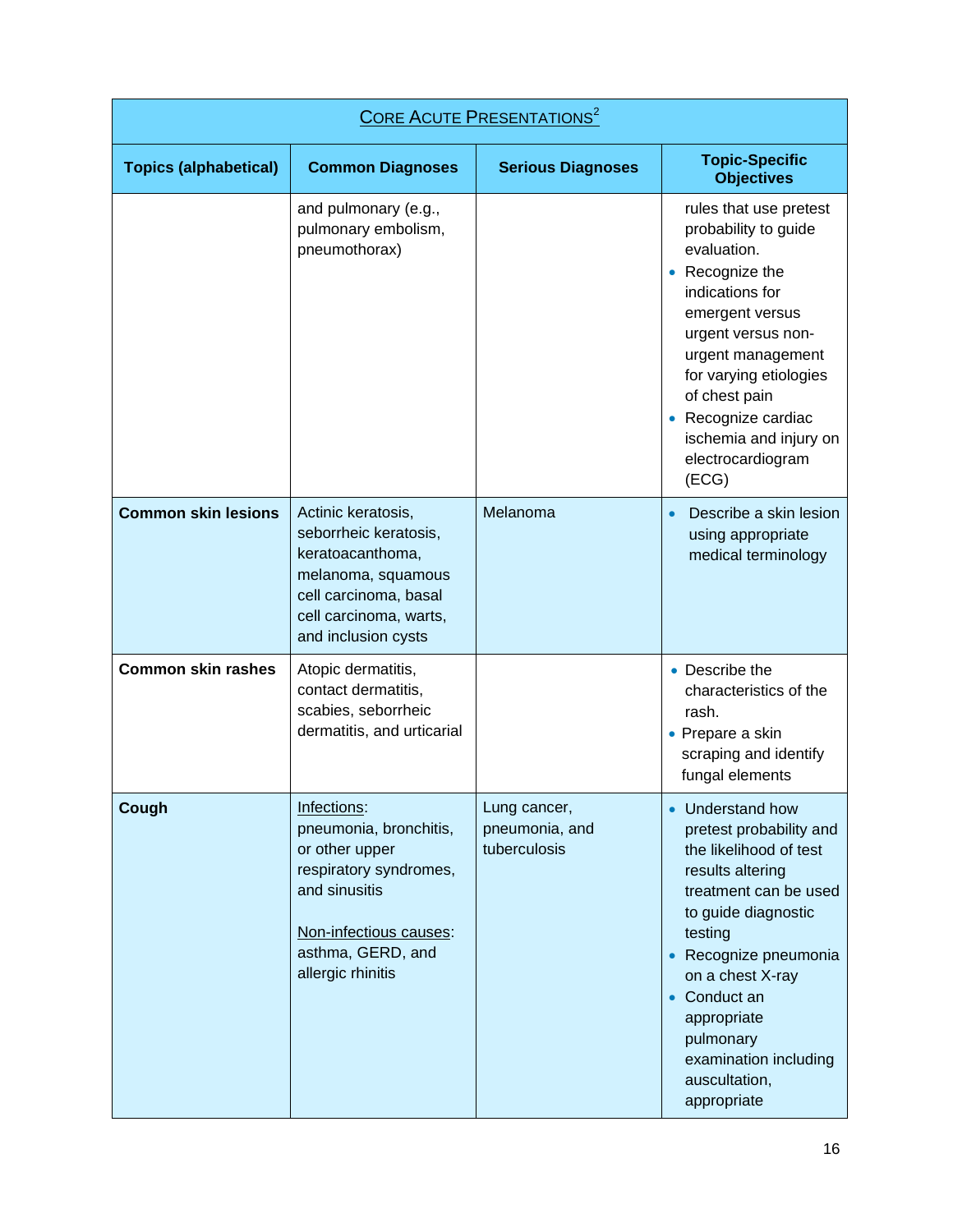| <b>CORE ACUTE PRESENTATIONS</b> <sup>2</sup> |                                                                                                                                                                                                   |                                                                                                                                   |                                                                                                                                                                                                                                                                                                                                                                                                                                                                                         |  |
|----------------------------------------------|---------------------------------------------------------------------------------------------------------------------------------------------------------------------------------------------------|-----------------------------------------------------------------------------------------------------------------------------------|-----------------------------------------------------------------------------------------------------------------------------------------------------------------------------------------------------------------------------------------------------------------------------------------------------------------------------------------------------------------------------------------------------------------------------------------------------------------------------------------|--|
| <b>Topics (alphabetical)</b>                 | <b>Common Diagnoses</b>                                                                                                                                                                           | <b>Serious Diagnoses</b>                                                                                                          | <b>Topic-Specific</b><br><b>Objectives</b>                                                                                                                                                                                                                                                                                                                                                                                                                                              |  |
|                                              |                                                                                                                                                                                                   |                                                                                                                                   | identification of basic<br>lung sounds<br>(wheezing and rales)<br>and percussion                                                                                                                                                                                                                                                                                                                                                                                                        |  |
| <b>Dementia</b><br>(acute symptoms)          | Infection (UTI,<br>respiratory, etc.),<br>electrolyte disturbance,<br>urinary retention, pain,<br>substance use/abuse,<br>medication effect,<br>depression                                        | Acute cerebrovascular<br>accident                                                                                                 | • Describe the<br>difference between<br>acute delirium and<br>dementia<br>• Perform a screening<br>test for cognitive<br>decline (e.g. the clock<br>drawing test or the<br><b>Mini-Mental Status</b><br>Examination)<br>• Select appropriate<br>initial diagnostic tests<br>for a patient<br>presenting with<br>memory loss, focusing<br>on tests that identify<br>treatable causes                                                                                                     |  |
| <b>Depression (initial</b><br>presentation)  | Depression in elderly<br>patients, depression<br>associated with serious<br>medical illness (e.g. MI,<br>cancer, CHF, DM etc.),<br>drug use, thyroid<br>dysfunction, major<br>depressive disorder | Intimate partner<br>violence, child<br>abuse/neglect,<br>hypothyroidism, drug<br>use, bipolar disease,<br>suicide risk assessment | Appreciate the many<br>presentations of<br>depression in primary<br>care (e.g. fatigue,<br>pain, vague<br>symptoms, sleep<br>disturbance, and<br>overt depression)<br>Use a validated<br>$\bullet$<br>screening tool for<br>depression<br>Assess suicide risk<br>Recognize when<br>diagnostic testing is<br>indicated to exclude<br>medical conditions<br>that may mimic<br>depression<br>Recognize the role of<br>substance use/abuse<br>in depression and the<br>value of identifying |  |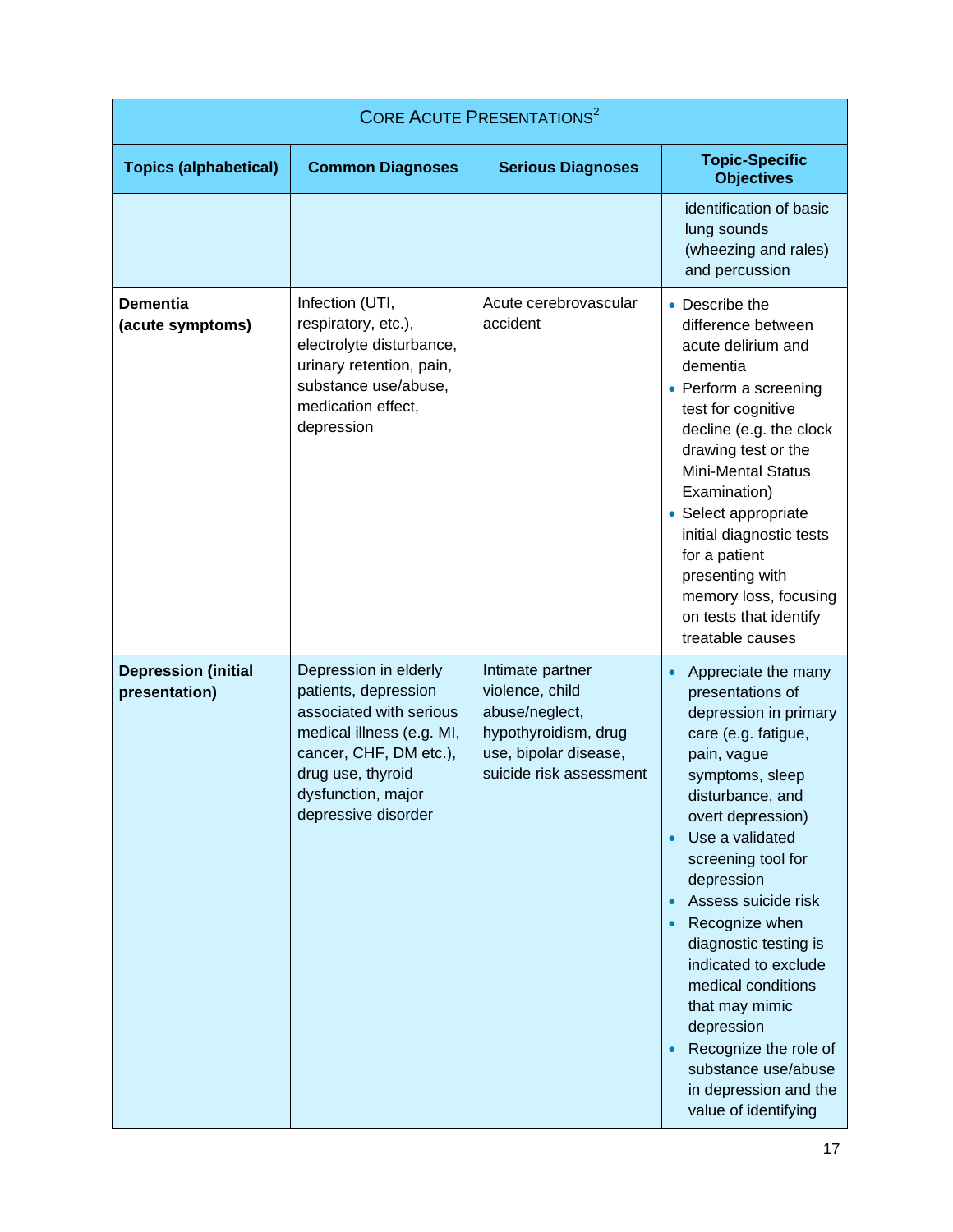| <b>CORE ACUTE PRESENTATIONS</b> <sup>2</sup> |                                                                                                                                                       |                                                                                                                                                                                                                |                                                                                                                                                                                                                               |  |
|----------------------------------------------|-------------------------------------------------------------------------------------------------------------------------------------------------------|----------------------------------------------------------------------------------------------------------------------------------------------------------------------------------------------------------------|-------------------------------------------------------------------------------------------------------------------------------------------------------------------------------------------------------------------------------|--|
| <b>Topics (alphabetical)</b>                 | <b>Common Diagnoses</b>                                                                                                                               | <b>Serious Diagnoses</b>                                                                                                                                                                                       | <b>Topic-Specific</b><br><b>Objectives</b>                                                                                                                                                                                    |  |
|                                              |                                                                                                                                                       |                                                                                                                                                                                                                | and addressing<br>substance use in<br>depressed patients<br>Recognize the<br>potential effect of<br>depression on self-<br>care and ability to<br>manage complex<br>comorbidities                                             |  |
| <b>Dizziness</b>                             | Benign positional vertigo<br>(BPV), labyrinthitis,<br>medications, arrhythmia,<br>psychiatric, autonomic<br>dysfunction, and<br>orthostatic dizziness | Cerebral vascular<br>disease (CVA), brain<br>tumor, Ménière's<br>Disease, and<br>cardiogenic causes (e.g.<br>arrhythmia)                                                                                       | • Distinguish between<br>vertigo, disequilibrium,<br>pre-syncope, and<br>lightheadedness<br>· Identify cardiogenic<br>causes of dizziness<br>on EKG                                                                           |  |
| <b>Dysuria</b>                               | Urethritis, bacterial<br>cystitis, pyelonephritis,<br>prostatitis, STI, and<br>vulvovaginal candidiasis                                               |                                                                                                                                                                                                                | • Interpret a urinalysis<br>• Discuss when to<br>consider ordering<br>further testing                                                                                                                                         |  |
| Fever                                        | Viral upper respiratory<br>syndromes, viral GI<br>syndromes,<br>streptococcal<br>pharyngitis, influenza,<br>and otitis media,<br>medications          | Meningitis, sepsis, fever<br>without localizing signs,<br>fever in special<br>populations<br>(immunosuppressed,<br>infants $age < 3$ mo.,<br>returned traveler.<br>unimmunized or under-<br>immunized patient) | Describe a focused,<br>cost-effective<br>approach to<br>evaluation and<br>diagnostic testing<br>Propose prompt<br>$\bullet$<br>follow-up to detect<br>treatable causes of<br>infection that appear<br>after the initial visit |  |
| <b>Headache</b>                              | Tension, migraine and<br>sinus headaches                                                                                                              | Meningitis,<br>subarachnoid<br>hemorrhage, and<br>temporal arteritis                                                                                                                                           | • Determine when<br>imaging is appropriate                                                                                                                                                                                    |  |
| <b>Joint Pain and Injury</b>                 | Ankle sprains and<br>fractures,<br>knee ligament and<br>meniscal injuries,<br>shoulder dislocations<br>and rotator cuff injuries,<br>hip pain,        | Septic arthritis, acute<br>compartment syndrome,<br>acute vascular<br>compromise associated<br>with a fracture or a<br>dislocation                                                                             | • Describe the<br>difference between<br>acute and overuse<br>injuries<br>• Elicit an accurate<br>mechanism of injury<br>• Perform an                                                                                          |  |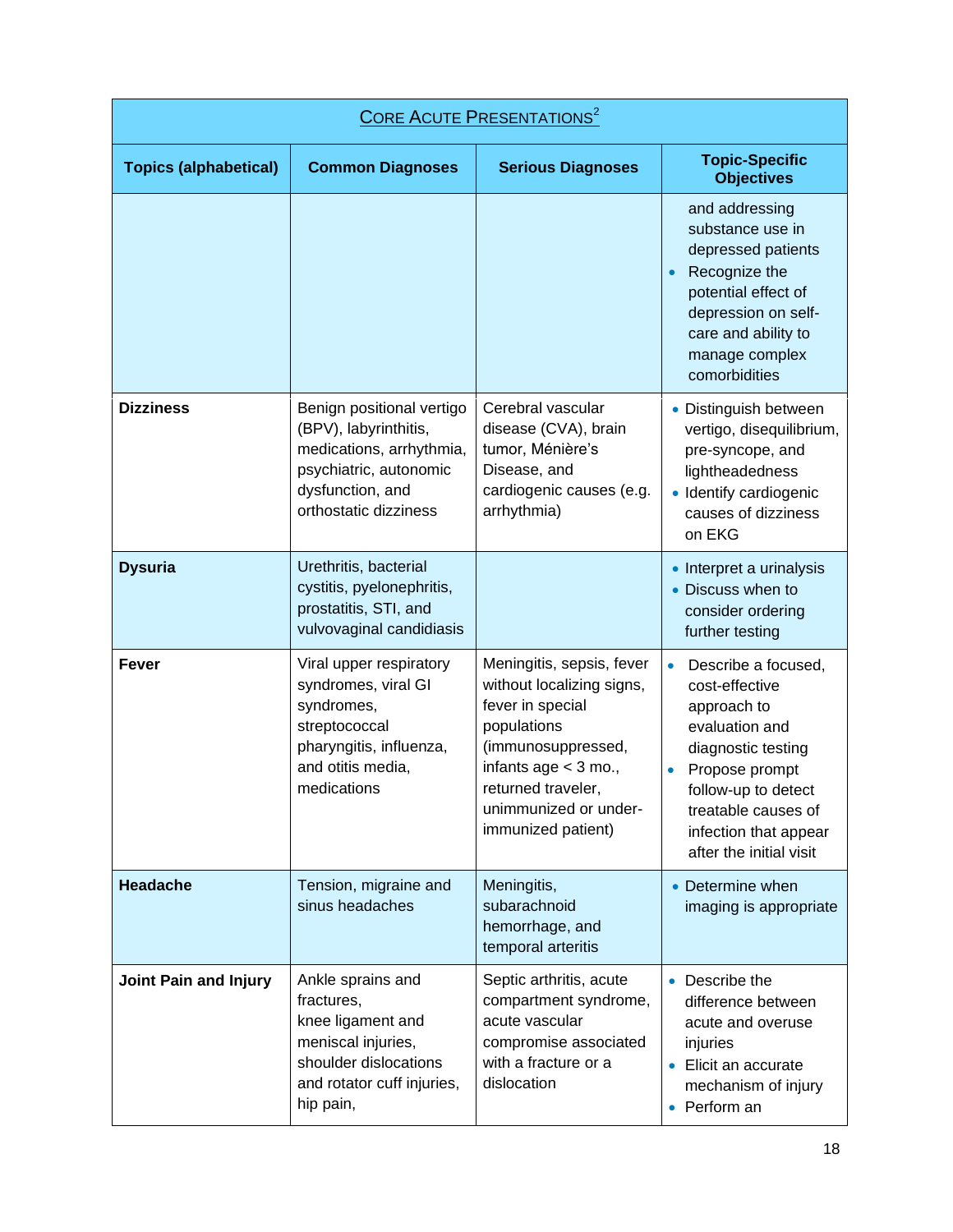| <b>CORE ACUTE PRESENTATIONS</b> <sup>2</sup> |                                                                                                                                                                                                 |                                                                                                     |                                                                                                                                                                                                                                                                                                                                                                                                                                                                                                                                                          |  |
|----------------------------------------------|-------------------------------------------------------------------------------------------------------------------------------------------------------------------------------------------------|-----------------------------------------------------------------------------------------------------|----------------------------------------------------------------------------------------------------------------------------------------------------------------------------------------------------------------------------------------------------------------------------------------------------------------------------------------------------------------------------------------------------------------------------------------------------------------------------------------------------------------------------------------------------------|--|
| <b>Topics (alphabetical)</b>                 | <b>Common Diagnoses</b>                                                                                                                                                                         | <b>Serious Diagnoses</b>                                                                            | <b>Topic-Specific</b><br><b>Objectives</b>                                                                                                                                                                                                                                                                                                                                                                                                                                                                                                               |  |
|                                              | Carpal Tunnel<br>Syndrome,<br>osteoarthritis, and<br>overuse syndromes<br>(e.g., Achilles' tendinitis,<br>patella-femoral pain<br>syndrome, subacromial<br>bursitis/rotator cuff<br>tendinosis) |                                                                                                     | appropriate<br>musculoskeletal<br>examination<br>Apply the Ottawa<br>$\bullet$<br>decision rules to<br>determine when it is<br>appropriate to order<br>ankle radiographs<br>Apply the Ottawa<br>$\bullet$<br>decision rules to<br>determine when it is<br>appropriate to order<br>knee radiographs<br>Detect a fracture on<br>standard radiographs<br>and accurately<br>describe<br>displacement,<br>orientation, and<br>location (e.g.,<br>nondisplaced spiral<br>fracture of the distal<br>fibula)<br>Perform a large joint<br>aspiration or injection |  |
| <b>Leg Swelling</b>                          | Venus stasis and<br>medication-related<br>edema, low albumin<br>states                                                                                                                          | Deep venous<br>thrombosis (DVT),<br>obstructive sleep apnea,<br><b>CHF</b>                          | Recognize the need<br>for urgent versus<br>non-urgent<br>management for<br>varying etiologies of<br>leg swelling, including<br>when a Doppler<br>ultrasound test for<br><b>DVT</b> is indicated                                                                                                                                                                                                                                                                                                                                                          |  |
| Low back pain                                | Muscle strain, altered<br>mechanics including<br>obesity, and nerve root<br>compression                                                                                                         | Aneurysm rupture, acute<br>fracture infection, spinal<br>cord compromise, and<br>metastatic disease | • Describe indications<br>for plain radiographs in<br>patients with back pain<br>• Conduct an<br>appropriate<br>musculoskeletal<br>examination that<br>includes inspection,<br>palpitation, range of                                                                                                                                                                                                                                                                                                                                                     |  |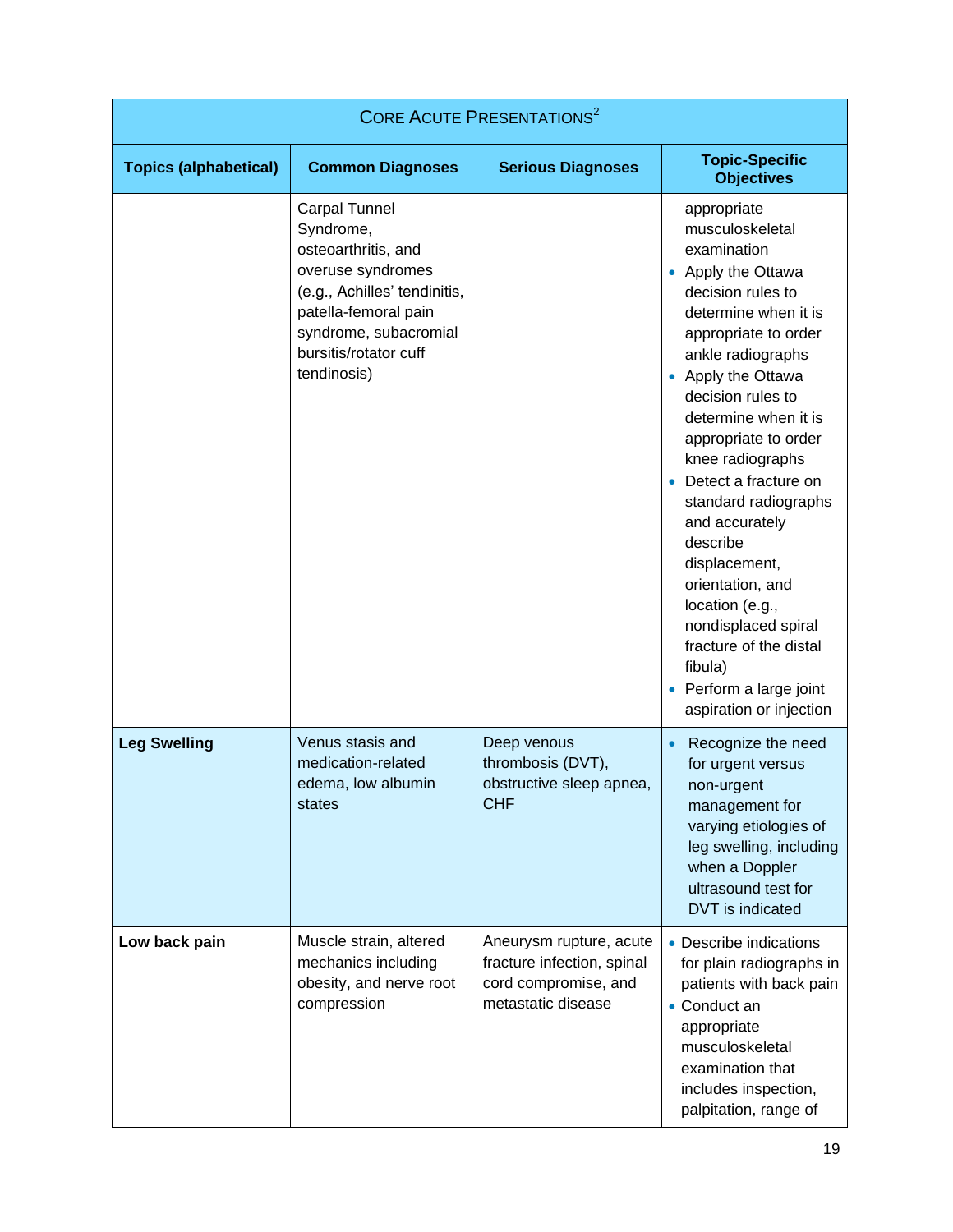| <b>CORE ACUTE PRESENTATIONS<sup>2</sup></b> |                                                                                                                                 |                                                         |                                                                                                                                                                                                                                                                                                                                                                                                                                                          |  |
|---------------------------------------------|---------------------------------------------------------------------------------------------------------------------------------|---------------------------------------------------------|----------------------------------------------------------------------------------------------------------------------------------------------------------------------------------------------------------------------------------------------------------------------------------------------------------------------------------------------------------------------------------------------------------------------------------------------------------|--|
| <b>Topics (alphabetical)</b>                | <b>Common Diagnoses</b>                                                                                                         | <b>Serious Diagnoses</b>                                | <b>Topic-Specific</b><br><b>Objectives</b>                                                                                                                                                                                                                                                                                                                                                                                                               |  |
|                                             |                                                                                                                                 |                                                         | motion, and focused<br>neurologic<br>assessment                                                                                                                                                                                                                                                                                                                                                                                                          |  |
| <b>Male Genitourinary</b><br>symptoms       | Inguinal hernia,<br>cystitis/prostatitis,<br>benign prostatic<br>hypertrophy, erectile<br>dysfunction, hydrocele,<br>varicocele | Testicular torsion,<br>prostate or testicular<br>cancer | Select appropriate<br>laboratory tests for a<br>male patient with<br>urinary complaints                                                                                                                                                                                                                                                                                                                                                                  |  |
| <b>Pregnancy (initial</b><br>presentation)  |                                                                                                                                 |                                                         | • Recognize that many<br>family physicians<br>incorporate prenatal<br>care and deliveries<br>into their practices and<br>studies support this<br>practice<br>• Recognize common<br>presentations of<br>pregnancy, including<br>positive home<br>pregnancy test,<br>missed/late period,<br>and abnormal vaginal<br>bleeding<br>• Appreciate the wide<br>range of responses<br>that women and their<br>families exhibit upon<br>discovering a<br>pregnancy |  |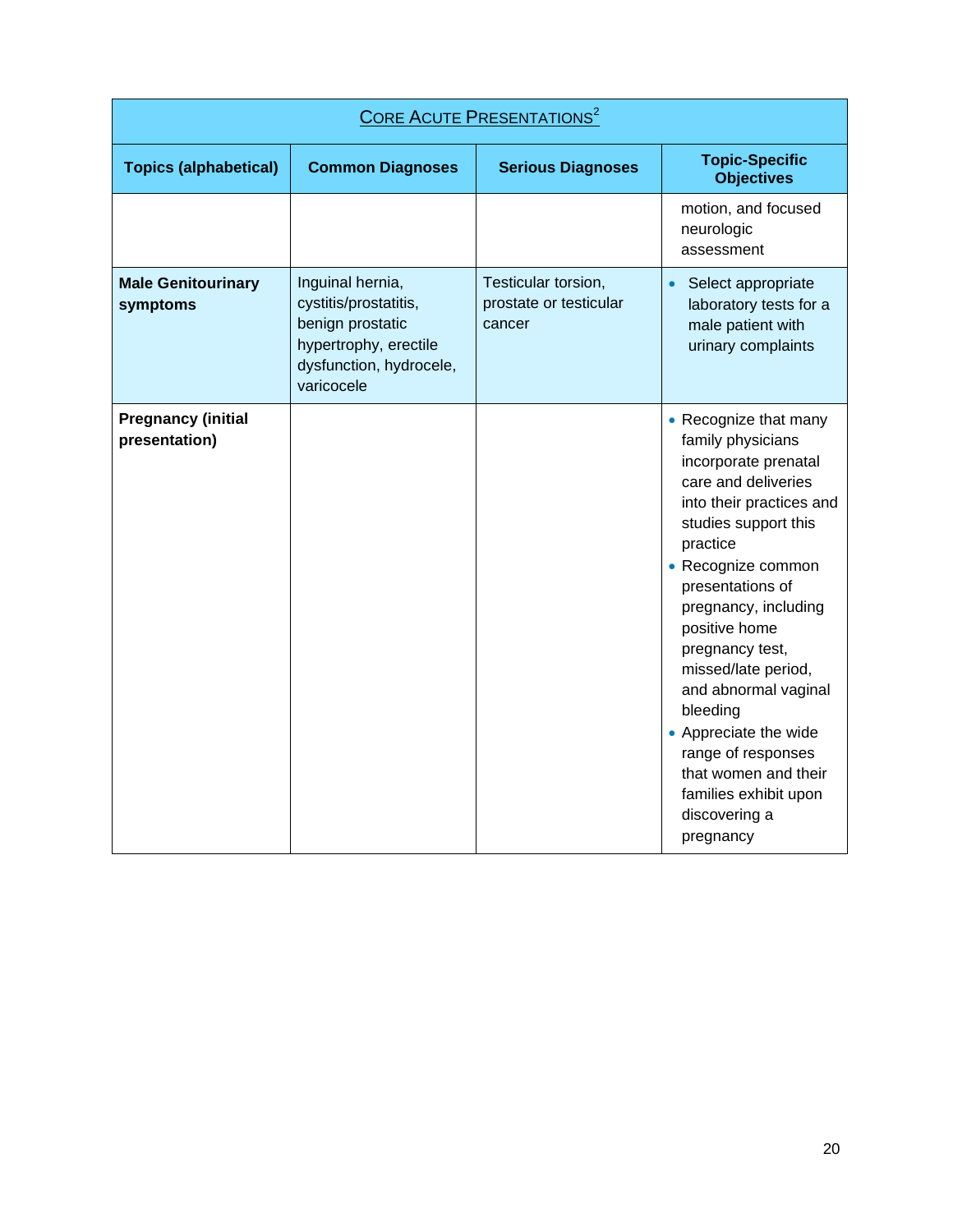| <b>CORE ACUTE PRESENTATIONS</b> <sup>2</sup> |                                                                                                                                                                                          |                                                                                                                               |                                                                                                                                                                                                                                                                                                                                                                                                                                                                                                                                                                                                                                                                                                                      |  |
|----------------------------------------------|------------------------------------------------------------------------------------------------------------------------------------------------------------------------------------------|-------------------------------------------------------------------------------------------------------------------------------|----------------------------------------------------------------------------------------------------------------------------------------------------------------------------------------------------------------------------------------------------------------------------------------------------------------------------------------------------------------------------------------------------------------------------------------------------------------------------------------------------------------------------------------------------------------------------------------------------------------------------------------------------------------------------------------------------------------------|--|
| <b>Topics (alphabetical)</b>                 | <b>Common Diagnoses</b>                                                                                                                                                                  | <b>Serious Diagnoses</b>                                                                                                      | <b>Topic-Specific</b><br><b>Objectives</b>                                                                                                                                                                                                                                                                                                                                                                                                                                                                                                                                                                                                                                                                           |  |
| <b>Shortness of</b><br>breath/wheezing       | Asthma, chronic<br>obstructive pulmonary<br>disease (COPD),<br>obesity, angina, and<br>congestive heart failure<br>(CHF), bronchiolitis                                                  | Exacerbations of asthma<br>or COPD, pulmonary<br>embolus, pulmonary<br>edema, pneumothorax,<br>and acute coronary<br>syndrome | Assess a patient with<br>$\bullet$<br>dyspnea for signs of<br>clinical instability<br>Describe the role of<br>$\bullet$<br>laboratory testing and<br>imaging in diagnosis<br>of CHF and<br>pulmonary embolism<br>Locate and apply<br>$\bullet$<br>evidence-based<br>guidelines for<br>pharmacologic<br>management of<br>asthma<br><b>Teach patients</b><br>appropriate technique<br>and use of<br>maintenance<br>medications and<br>rescue inhalers<br>Develop and asthma<br>action plan for<br>patients<br>Recognize typical<br>radiographic findings<br>of COPD, CHF, and<br>pneumothorax<br>Interpret pulmonary<br>function testing to<br>distinguish between<br>asthma, COPD, and<br>restrictive lung<br>disease |  |
| <b>Upper Respiratory</b><br><b>Symptoms</b>  | Infections:<br>viral upper respiratory<br>infection, bacterial<br>sinusitis, streptococcal<br>pharyngitis, otitis media,<br>mononucleosis<br>Non-infectious causes:<br>allergic rhinitis |                                                                                                                               | Recognize that most<br>acute upper<br>respiratory symptoms<br>are caused by viruses<br>and are not treated<br>with antibiotics<br>Determine a patient's<br>$\bullet$<br>pretest probability for<br>streptococcal<br>pharyngitis and make                                                                                                                                                                                                                                                                                                                                                                                                                                                                             |  |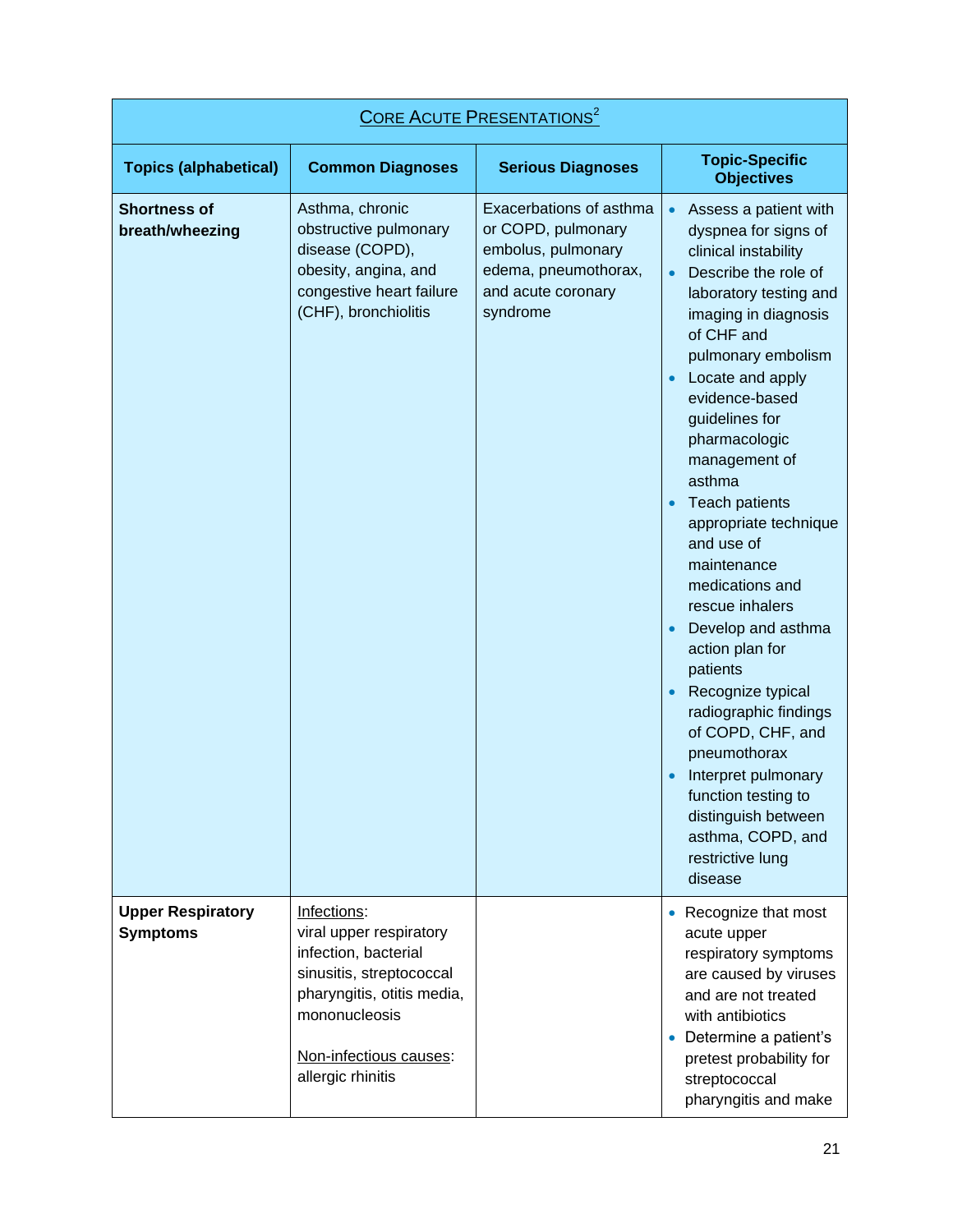| <b>CORE ACUTE PRESENTATIONS<sup>2</sup></b> |                                                                                       |                          |                                                                                                    |  |
|---------------------------------------------|---------------------------------------------------------------------------------------|--------------------------|----------------------------------------------------------------------------------------------------|--|
| <b>Topics (alphabetical)</b>                | <b>Common Diagnoses</b>                                                               | <b>Serious Diagnoses</b> | <b>Topic-Specific</b><br><b>Objectives</b>                                                         |  |
|                                             |                                                                                       |                          | appropriate treatment<br>decision (e.g., empiric<br>treatment, test, or<br>neither treat nor test) |  |
| <b>Vaginal Discharge</b>                    | Bacterial vaginosis,<br>candida vulvovaginitis,<br>sexually transmitted<br>infections |                          | • Discuss the<br>interpretation of wet<br>prep and potassium<br>hydroxide (KOH)<br>specimens       |  |

## <span id="page-22-0"></span>**Chronic Care**

The percentage of patients who have chronic disease is large and increasing with the aging of the population. Care for patients with chronic diseases requires substantial health care resources. Family physicians provide a large portion of this care, often coordinating this care among many types of subspecialists. Every student benefits from learning about chronic disease management. Important characteristics of chronic disease management provided by family physicians are shown in Table 6.

#### <span id="page-22-1"></span>**TABLE 6**

| <b>KEY FEATURES OF CHRONIC DISEASE MANAGEMENT BY FAMILY PHYSICIANS</b> |  |  |
|------------------------------------------------------------------------|--|--|
| Chronic disease management knowledge and skill                         |  |  |
| Attention to comorbidities                                             |  |  |
| Continuity context                                                     |  |  |
| Relationship with the patient                                          |  |  |
| Patient empowerment and self-management support                        |  |  |

An introduction to a Chronic Care Model, such as the one developed by Wagner<sup>3</sup>, is appropriate for a third-year medical student. Wagner's model has six fundamental areas: self-management, decision support, delivery system design, clinical information system, organization of health care, and community. In this section most objectives center around self-management and decision support.

A similar approach can be applied to most chronic diseases. General components of this approach, appropriate for a third-year medical student, include diagnosis, surveillance, treatment, and shared goalsetting. Chronic disease management involves empowering patients to engage in their own care and

l <sup>3</sup> E. H Wagner, "Chronic Disease Management: What Will It Take to Improve Care for Chronic Illness?" *Effective Clinical Practice* 1 no 1. (1998): 2-4. Accessed December 20, 2017.<http://ecp.acponline.org/augsep98/cdm.pdf>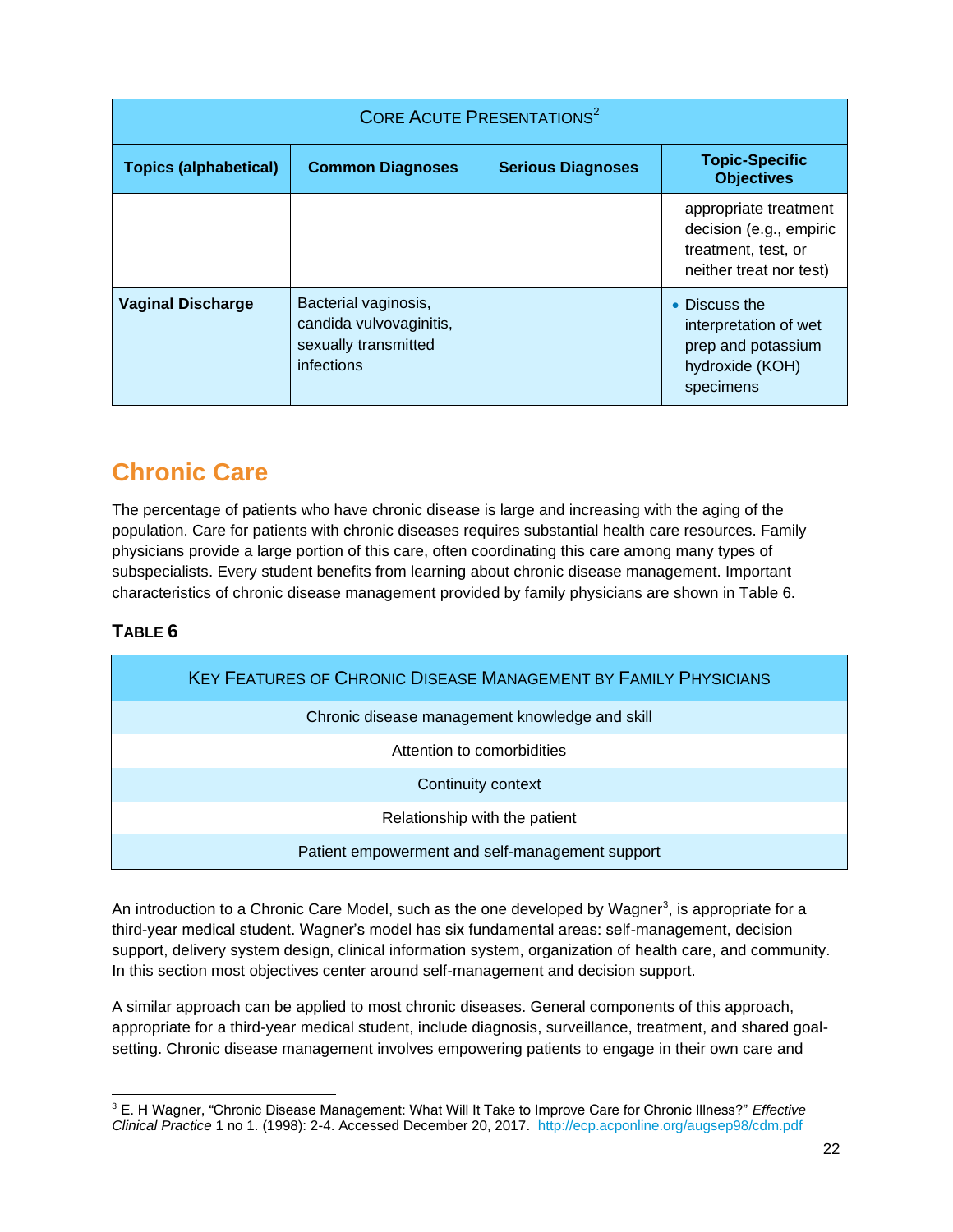working as the leader or member of a team of professionals with complementary skills such as nurses, physical therapists, nutritionists, and counselors.

Many patients have more than one chronic disease. In caring for those patients, continuity increases efficiency and improves patient outcomes. Similar to diagnosis in acute care, continuity allows the family physician to address multiple issues in stages. Students should understand, however, that a follow-up visit with a patient is different than the initial visit with a patient and is also different from an acute problem visit. Students should also learn that a therapeutic physician-patient relationship facilitates negotiation and improves physician and patient satisfaction and outcomes. Relationships with patients are rewarding.

The suggested topics for core chronic conditions are listed in Table 7. The Topic-Specific Objectives can be used as a guide for determining important attributes related to each specific chronic condition/topic.

#### *Learning Objectives for Chronic Conditions*

At the end of the clerkship, for each core chronic disease, students should be able to:

- Find and apply diagnostic criteria.
- Find and apply surveillance strategies.
- Elicit a focused history that includes information about adherence, self-management, and barriers to care.
- **Perform a focused physical examination that includes identification of complications.**
- Assess improvement or progression of the chronic disease.
- Describe major treatment modalities.
- Propose an evidence-based management plan that includes pharmacologic and nonpharmacologic treatments and appropriate surveillance and tertiary prevention.
- Communicate appropriately with other health professionals that are involved in the patient's care (e.g. physical therapists, nutritionists, counselors).
- Document a chronic care visit.
- Communicate respectfully with patients who do not fully adhere to their treatment plan.
- Educate a patient about an aspect of his/her disease respectfully, using language that the patient understands. When appropriate, ask the patient to explain any new understanding gained during the discussion.

#### <span id="page-23-0"></span>**TABLE 7**

| <b>CORE CHRONIC CONDITIONS</b>                                                                              |                                                                                                                                                                                                                                                                                                                                                                   |  |
|-------------------------------------------------------------------------------------------------------------|-------------------------------------------------------------------------------------------------------------------------------------------------------------------------------------------------------------------------------------------------------------------------------------------------------------------------------------------------------------------|--|
| <b>Topics (alphabetical)</b>                                                                                | <b>Topic-Specific Objectives</b>                                                                                                                                                                                                                                                                                                                                  |  |
| Multiple chronic illnesses (e.g. depression,<br>hypertension, hypothyroidism, type 2 diabetes,<br>mellitus) | • Assess status of multiple diseases in a single<br>visit<br>• List important criteria to consider when<br>prioritizing next steps for management of<br>patients with multiple uncontrolled chronic<br>diseases<br>• Document an encounter with a patient who has<br>multiple chronic diseases using a SOAP note<br>and/or chronic disease flow sheet or template |  |
| <b>Anxiety</b>                                                                                              | • Describe how an anxiety disorder can<br>compromise the ability for self-care, function in<br>society, and coping effectively with other health<br>problems                                                                                                                                                                                                      |  |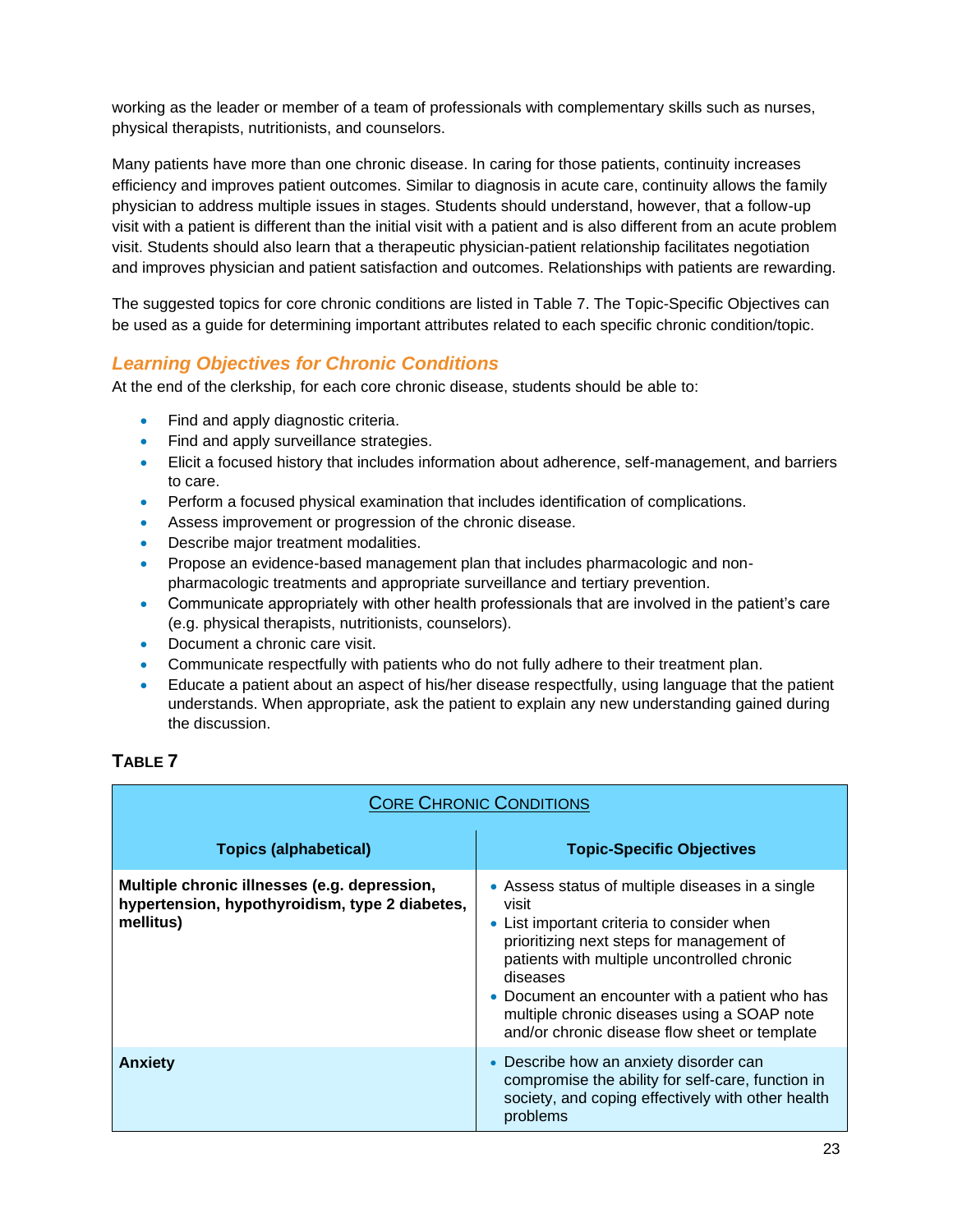| <b>CORE CHRONIC CONDITIONS</b>                         |                                                                                                                                                                                                                                                                                                                                                        |  |
|--------------------------------------------------------|--------------------------------------------------------------------------------------------------------------------------------------------------------------------------------------------------------------------------------------------------------------------------------------------------------------------------------------------------------|--|
| <b>Topics (alphabetical)</b>                           | <b>Topic-Specific Objectives</b>                                                                                                                                                                                                                                                                                                                       |  |
| <b>Arthritis</b>                                       | • Guide a patient in setting goals for realistic<br>control of pain and maximized function                                                                                                                                                                                                                                                             |  |
| Asthma/chronic obstructive pulmonary<br>disease (COPD) | • Discuss the difference between asthma and<br>COPD, including pathophysiology, clinical<br>findings, and treatments<br>• Elicit environmental factors contributing to the<br>disease process<br>• Recognize an obstructive pattern on pulmonary<br>function tests<br>• Recognize hyperinflation on a chest radiograph.<br>• Discuss smoking cessation |  |
| <b>Chronic artery disease</b>                          | • Identify risk factors for coronary artery disease<br>• Use an evidence-based tool to calculate a<br>patient's coronary artery disease risk<br>• Counsel patients on strategies to reduce their<br>cardiovascular risks                                                                                                                               |  |
| <b>Chronic back pain</b>                               | • Obtain a medication use history<br>• Anticipate the risk of narcotic-related adverse<br>outcomes<br>• Guide a patient in setting goals for pain control<br>and function                                                                                                                                                                              |  |
| <b>Depression (previously diagnosed)</b>               | • Assess suicide risk<br>• Describe the impact of depression on a patient's<br>ability for self-care, function in society, and<br>management of other health problems                                                                                                                                                                                  |  |
| Heart failure (HF)                                     | • List underlying causes of HF<br>• Recognize the signs/symptoms of HF<br>• Recognize signs of HF on a chest radiograph                                                                                                                                                                                                                                |  |
| Hyperlipidemia                                         | • Determine a patient's cholesterol goals based<br>on current guidelines and the individual's risk<br>factors<br>• Interpret lipid laboratory measurements                                                                                                                                                                                             |  |
| <b>Hypertension</b>                                    | • Take an accurate manual blood pressure<br>• Recognize the signs/symptoms of end-organ<br>disease                                                                                                                                                                                                                                                     |  |
| <b>Obesity</b>                                         | • Obtain a dietary history<br>• Collaborate with a patient to set a specific and<br>appropriate weight loss goal                                                                                                                                                                                                                                       |  |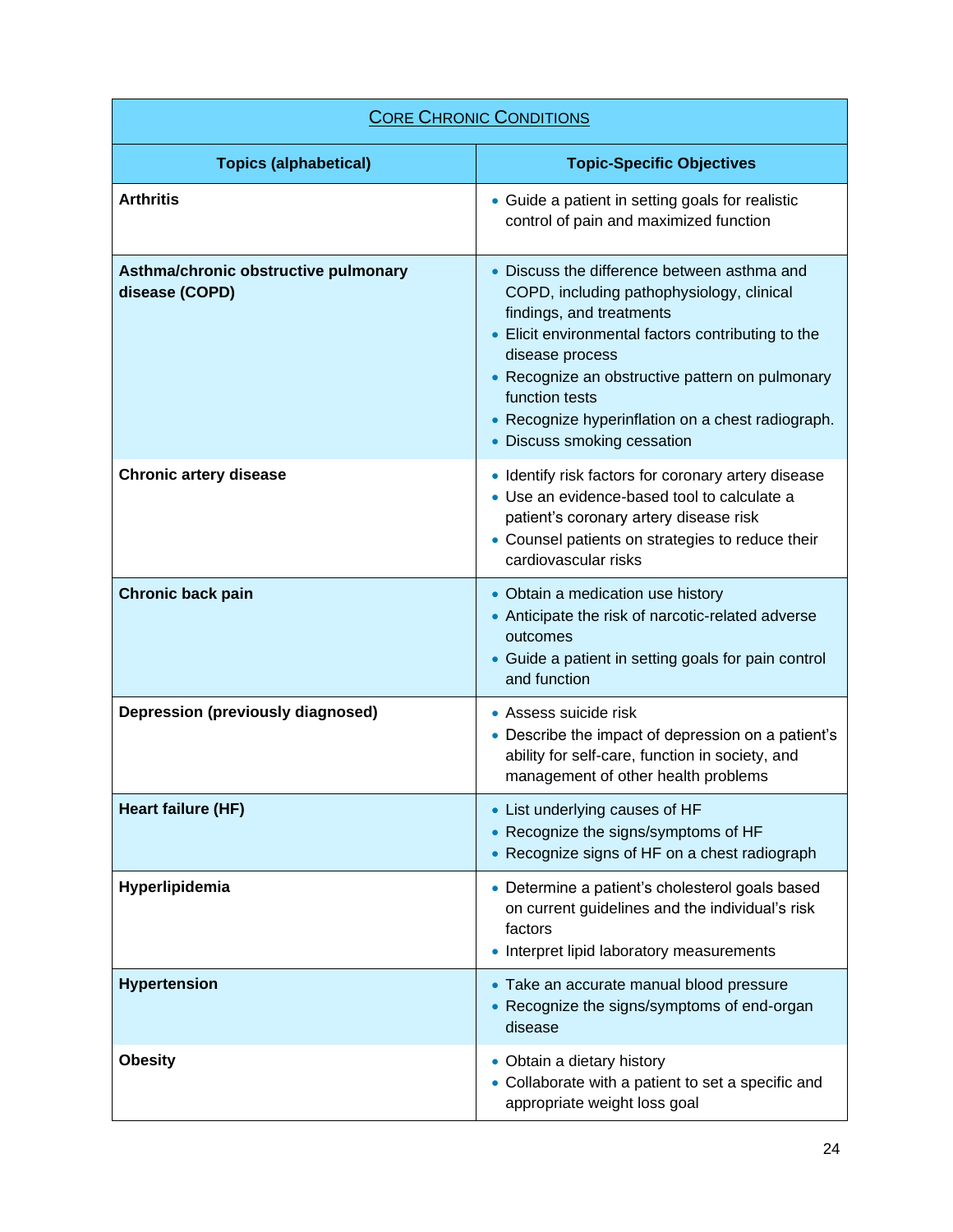| <b>CORE CHRONIC CONDITIONS</b>       |                                                                                                                                                                                                                                                                                                                                                                                                                                                                                          |  |
|--------------------------------------|------------------------------------------------------------------------------------------------------------------------------------------------------------------------------------------------------------------------------------------------------------------------------------------------------------------------------------------------------------------------------------------------------------------------------------------------------------------------------------------|--|
| <b>Topics (alphabetical)</b>         | <b>Topic-Specific Objectives</b>                                                                                                                                                                                                                                                                                                                                                                                                                                                         |  |
| Osteoporosis/osteopenia              | • Recommend prevention measures                                                                                                                                                                                                                                                                                                                                                                                                                                                          |  |
| Substance use, dependence, and abuse | • Obtain an accurate substance use history in a<br>manner that enhances the student-patient<br>relationship<br>• Differentiate among substance use, misuse,<br>abuse, and dependence<br>• Discuss the typical presentations for withdrawal<br>from tobacco, alcohol, prescription pain<br>medications, and common street drugs<br>• Assess a person's stage of change in substance<br>use/abuse cessation<br>• Communicate respectfully with all patients about<br>their substance abuse |  |
| <b>Type 2 diabetes mellitus</b>      | • Perform a diabetic foot examination<br>• Document an encounter using a diabetes<br>mellitus flow sheet or template<br>• Recognize the signs/symptoms associated with<br>hypoglycemia or hyperglycemia                                                                                                                                                                                                                                                                                  |  |

## <span id="page-25-0"></span>**Health Promotion & Preventive Care**

Health promotion is an essential component of every person's health care. Family physicians provide health promotion to all patents regardless of life stage or gender. Family physicians provide health promotion in many settings – during office visits for health promotion, during office visits for another purpose, and outside of office visits such as in other health care settings like extended care facilities and hospitals, and partnerships with community agencies or public health officials. Important characteristics of preventive care provided by family physicians are shown in Table 8.

#### <span id="page-25-1"></span>**TABLE 8**

| <b>KEY FEATURES OF PREVENTIVE CARE BY FAMILY PHYSICIANS</b> |  |  |
|-------------------------------------------------------------|--|--|
| Evidence-based                                              |  |  |
| Individualized                                              |  |  |
| Opportunistic                                               |  |  |
| Prioritized                                                 |  |  |

There is an evidence base behind health promotion recommendations, but different organizations have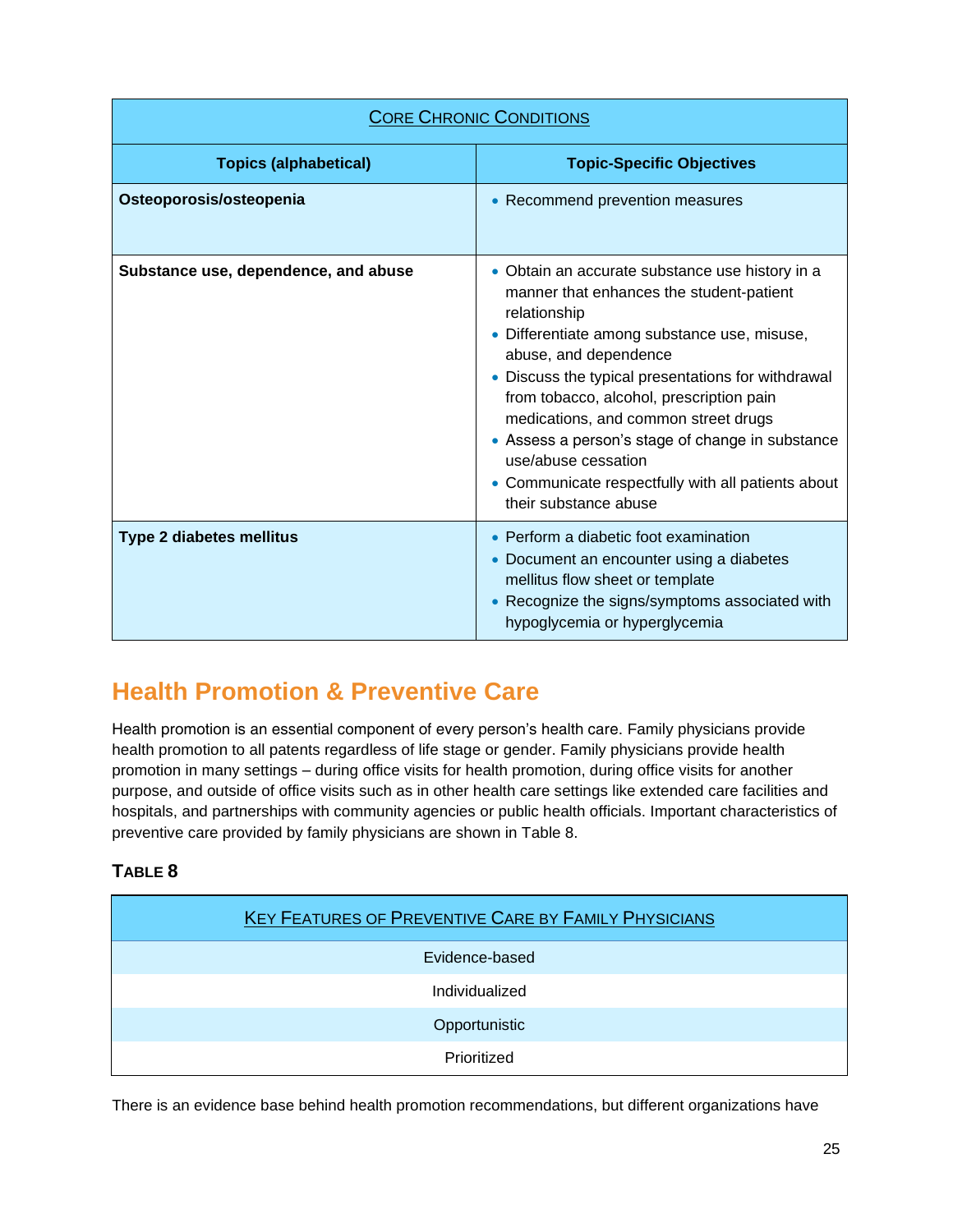different recommendations. The United States Preventive Services Task Force recommendations are the most appropriate for students to learn in the family medicine clerkship.

Each patient will have a unique combination of primary, secondary, and possible tertiary prevention recommendations based on his/her risk factors and current diseases. In addition, patient preferences, time constraints, and variability in insurance coverage limit the ability to provide all recommended clinical prevention services for every patient. Creating an individualized health promotion plan requires a preventive medicine knowledge base and skills in negotiation and patient education. Family physicians are skilled in prioritization and must partner with patients to determine which preventive services are appropriate, important, and affordable.

It should be stressed that clinical prevention can be included in every office visit. Learning to "juggle," i.e. prioritize or co-manage, acute, chronic, and prevention agendas, is an advanced skill.

#### *Learning Objectives for Health Promotion and Preventive Care*

At the end of the clerkship, students should be able to:

- Define wellness as a concept that is more than "not being sick."
- Define primary, secondary, and tertiary prevention.
- Identify risks of specific illnesses and behaviors that affect screening and treatment strategies.
- Develop a health promotion plan for a patient of any age or either gender that addresses the core health promotion conditions listed in Table 9.
- Identify and perform recommended age-appropriate screenings.
- Describe the core components of pediatric preventive care health history, physical examination, immunizations, screening/diagnostic tests, and anticipatory guidance.
- Identify pediatric developmental stages and detect deviations from anticipated growth and developmental levels.
- Elicit a gynecological and obstetric history for appropriate screening and treatment.
- Conduct a physical examination on a child and recognize normal and abnormal physical findings in various age groups.
- Apply the stages of change model and use motivational interviewing to encourage lifestyle changes to support wellness (weight loss, tobacco cessation, safe sexual practices, physical activity, nutrition, diet).
- Provide counseling related to health promotion and disease prevention.
- Provide pediatric patients and their families with anticipatory guidelines based on developmental stage and health risks.
- Discuss an evidence-based, stepwise approach to counseling for behavior change, including tobacco cessation.
- For each core health promotion condition in Table 9, discuss who should be screened and methods of screening.
- Find and apply the current guidelines for immunizations, including protocols to "catch-up" a patient with incomplete prior immunizations.
- Communicate effectively with children, teens, and families.
- Document a health maintenance visit.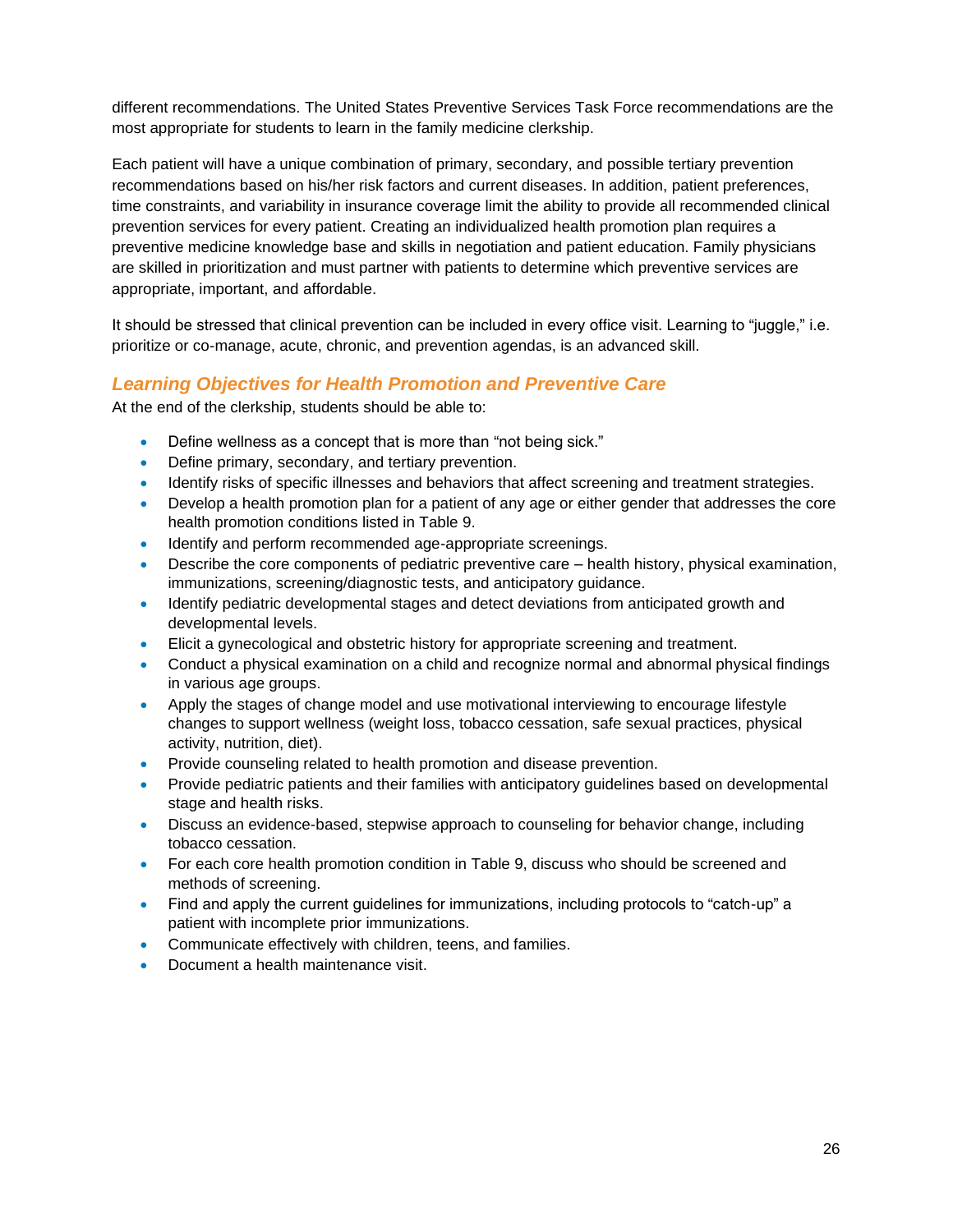### <span id="page-27-0"></span>**TABLE 9**

| <b>CORE HEALTH PROMOTION TOPICS</b> |                                      |  |
|-------------------------------------|--------------------------------------|--|
| <b>Children &amp; Adolescents</b>   | <b>Adults</b>                        |  |
| Abuse/neglect                       | Breast cancer                        |  |
| Diet/exercise                       | Cervical cancer                      |  |
| Family/social support               | Colon cancer                         |  |
| Growth and development              | Coronary artery disease              |  |
| Hearing                             | Depression                           |  |
| Lead exposure                       | Fall risk in elderly patients        |  |
| Nutritional deficiency              | Intimate partner and family violence |  |
| Potential for injury                | Obesity                              |  |
| Sexual activity                     | Osteoporosis                         |  |
| Substance use                       | Prostate cancer                      |  |
| Tuberculosis                        | Sexually transmitted infections      |  |
| Vision                              | Substance use/abuse                  |  |
|                                     | Type 2 diabetes mellitus             |  |